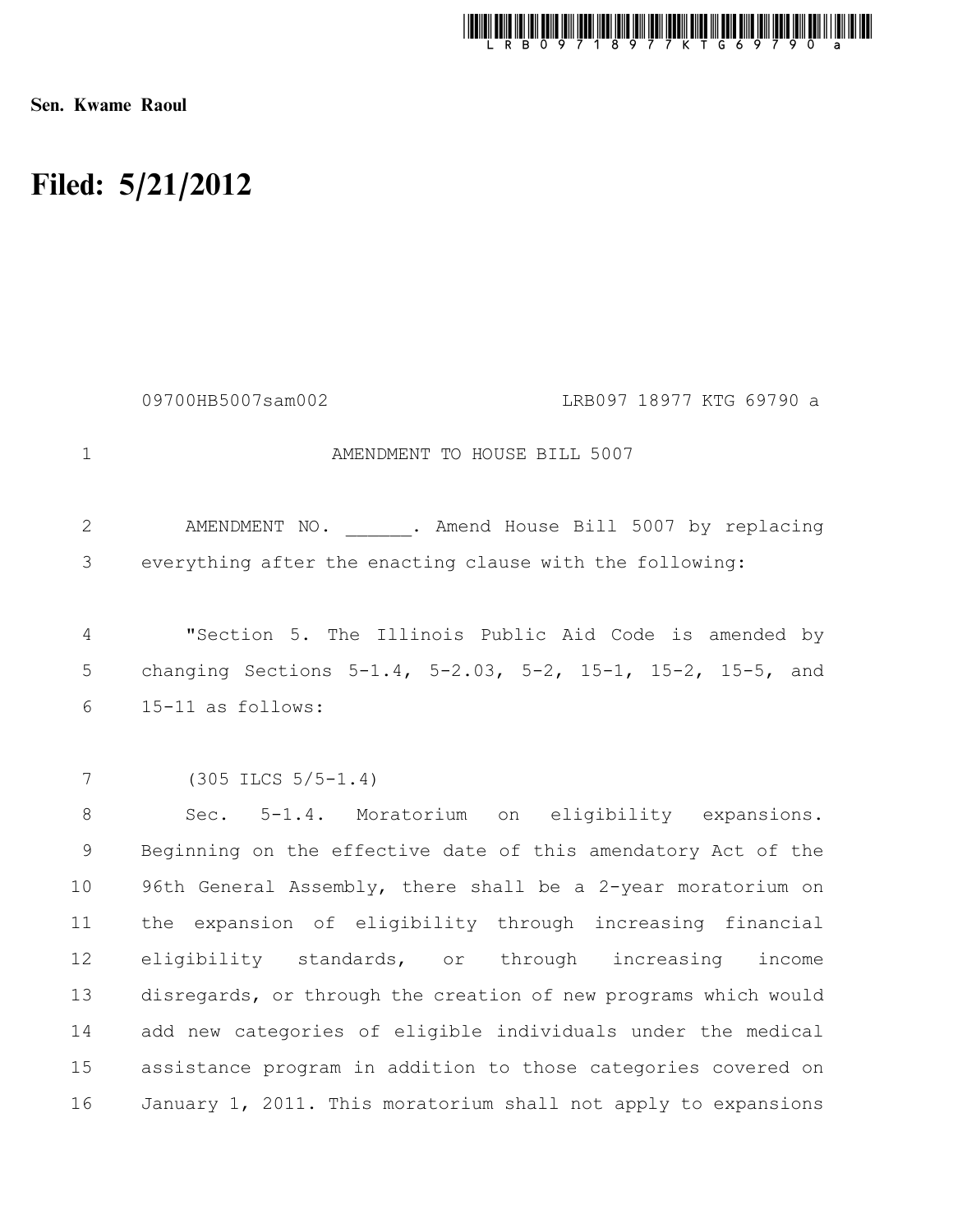09700HB5007sam002 -2- LRB097 18977 KTG 69790 a

required as a federal condition of State participation in the medical assistance program or to expansions approved by the federal government that are financed entirely by units of local government and federal matching funds. If the State of Illinois finds that the State has borne a cost related to such an expansion, the unit of local government shall reimburse the State. All federal funds associated with an expansion funded by a unit of local government shall be returned to the local government entity funding the expansion, pursuant to an intergovernmental agreement between the Department of Healthcare and Family Services and the local government entity. Within 10 calendar days of the effective date of this amendatory Act of the 97th General Assembly, the Department of Healthcare and Family Services shall formally advise the Centers for Medicare and Medicaid Services of the passage of this amendatory Act of the 97th General Assembly. The State is prohibited from submitting additional waiver requests that expand or allow for an increase in the classes of persons eligible for medical assistance under this Article to the federal government for its consideration beginning on the 20th calendar day following the effective date of this amendatory Act of the 97th General Assembly until January 25, 2013. 1 2 3 4 5 6 7 8 9 10 11 12 13 14 15 16 17 18 19 20 21 22

(Source: P.A. 96-1501, eff. 1-25-11.) 23

(305 ILCS 5/5-2) (from Ch. 23, par. 5-2) 24

Sec. 5-2. Classes of Persons Eligible. Medical assistance 25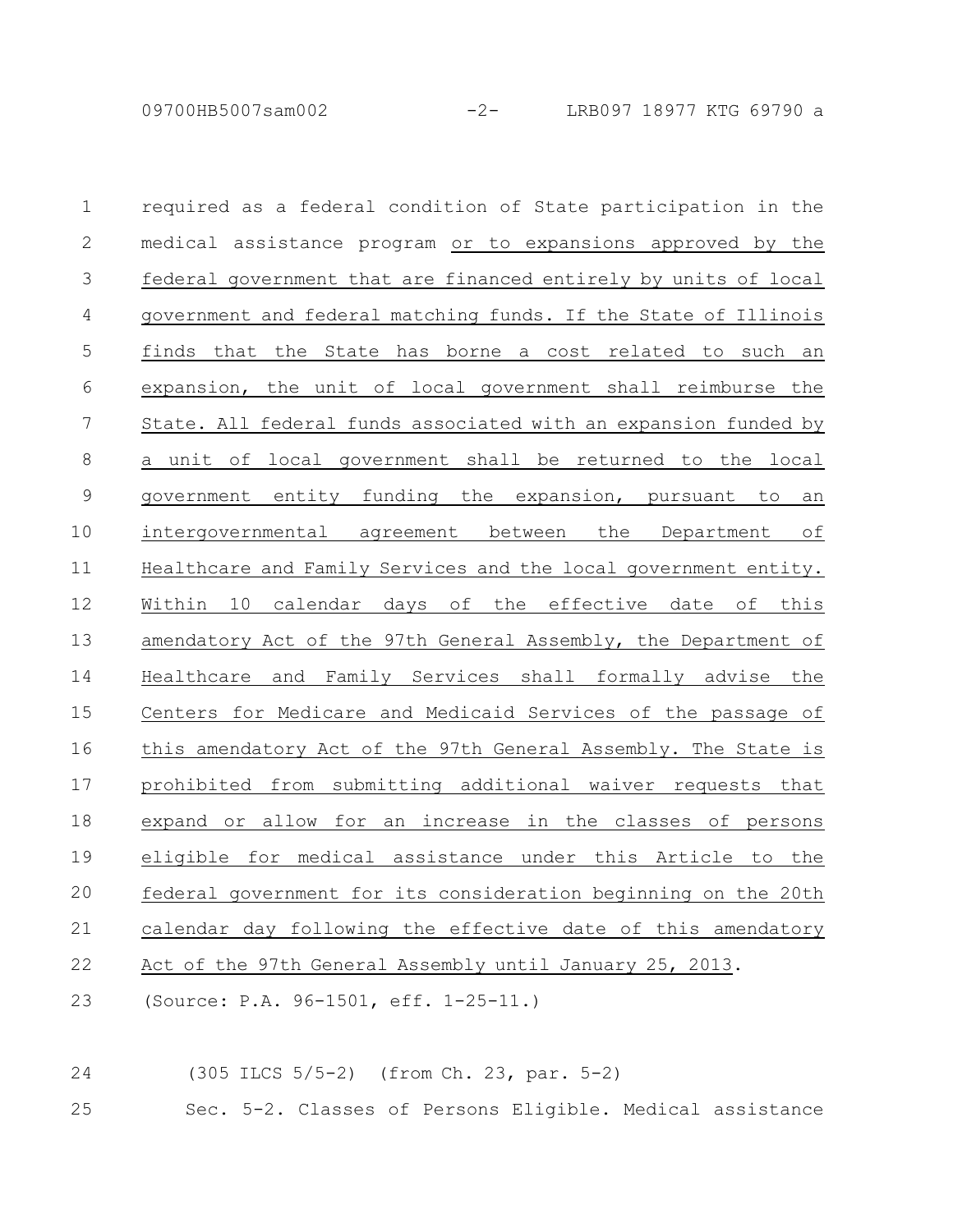09700HB5007sam002 -3- LRB097 18977 KTG 69790 a

under this Article shall be available to any of the following classes of persons in respect to whom a plan for coverage has been submitted to the Governor by the Illinois Department and approved by him: 1 2 3 4

5 6

1. Recipients of basic maintenance grants under Articles III and IV.

2. Persons otherwise eligible for basic maintenance under Articles III and IV, excluding any eligibility requirements that are inconsistent with any federal law or federal regulation, as interpreted by the U.S. Department of Health and Human Services, but who fail to qualify thereunder on the basis of need or who qualify but are not receiving basic maintenance under Article IV, and who have insufficient income and resources to meet the costs of necessary medical care, including but not limited to the following: 7 8 9 10 11 12 13 14 15 16

(a) All persons otherwise eligible for basic maintenance under Article III but who fail to qualify under that Article on the basis of need and who meet either of the following requirements: 17 18 19 20

(i) their income, as determined by the Illinois Department in accordance with any federal requirements, is equal to or less than 70% in fiscal year 2001, equal to or less than 85% in fiscal year 2002 and until a date to be determined by the Department by rule, and equal to or less 21 22 23 24 25 26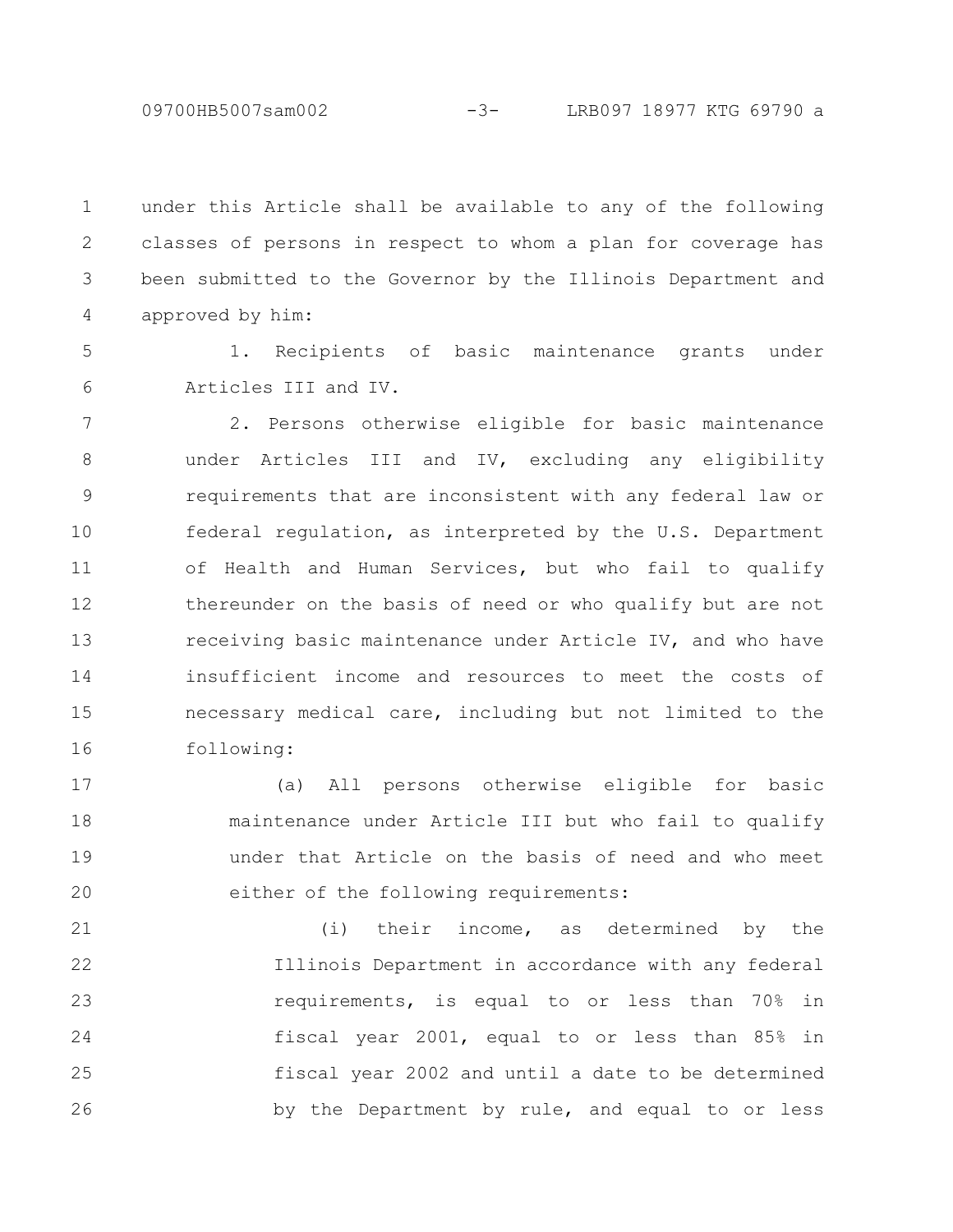than 100% beginning on the date determined by the Department by rule, of the nonfarm income official poverty line, as defined by the federal Office of Management and Budget and revised annually in accordance with Section 673(2) of the Omnibus Budget Reconciliation Act of 1981, applicable to families of the same size; or 1 2 3 4 5 6 7

(ii) their income, after the deduction of costs incurred for medical care and for other types of remedial care, is equal to or less than 70% in fiscal year 2001, equal to or less than 85% in fiscal year 2002 and until a date to be determined by the Department by rule, and equal to or less than 100% beginning on the date determined by the Department by rule, of the nonfarm income official poverty line, as defined in item (i) of this subparagraph (a). 8 9 10 11 12 13 14 15 16 17

(b) All persons who, excluding any eligibility requirements that are inconsistent with any federal law or federal regulation, as interpreted by the U.S. Department of Health and Human Services, would be determined eligible for such basic maintenance under Article IV by disregarding the maximum earned income permitted by federal law. 18 19 20 21 22 23 24

3. Persons who would otherwise qualify for Aid to the Medically Indigent under Article VII. 25 26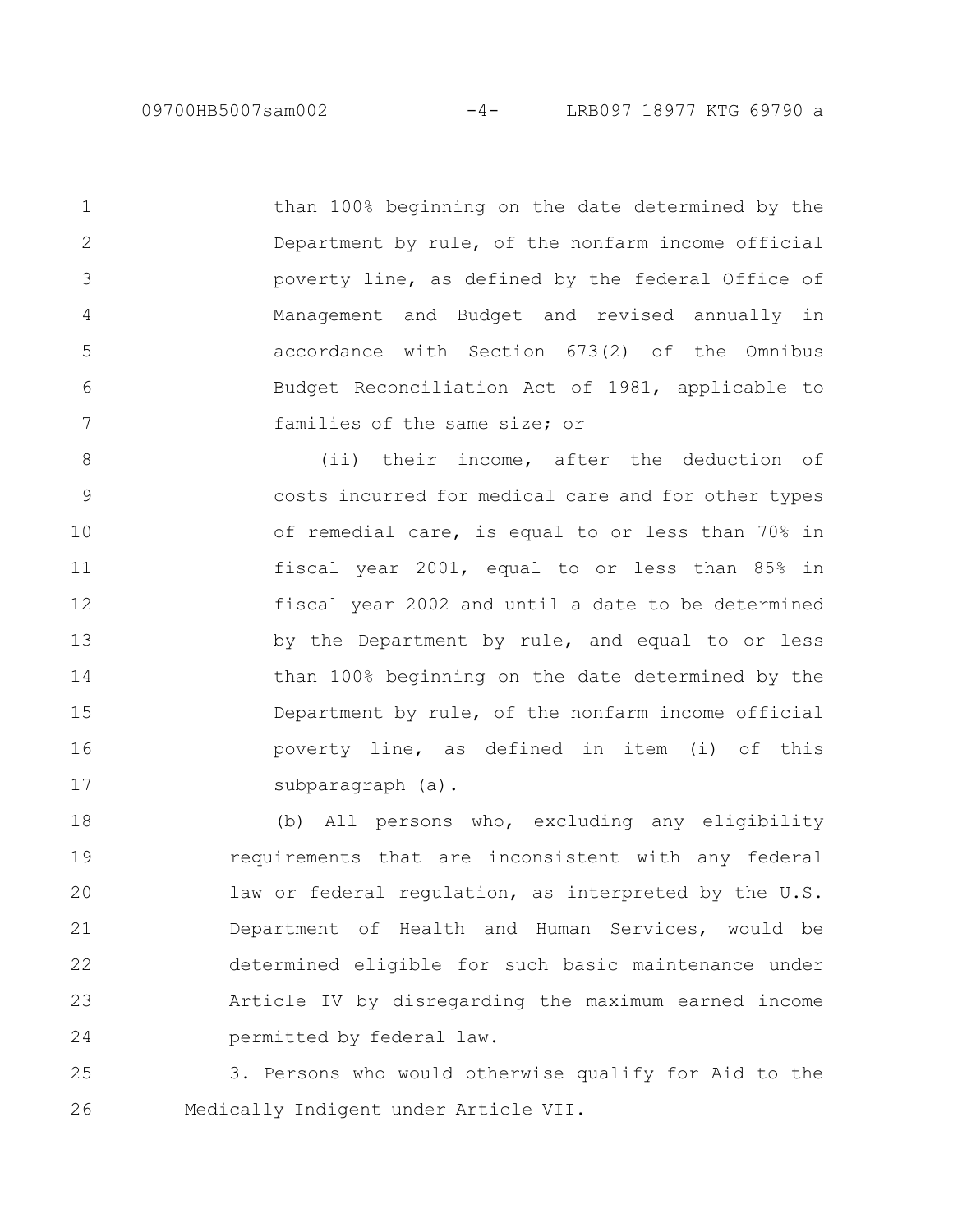09700HB5007sam002 -5- LRB097 18977 KTG 69790 a

4. Persons not eligible under any of the preceding paragraphs who fall sick, are injured, or die, not having sufficient money, property or other resources to meet the costs of necessary medical care or funeral and burial expenses. 1 2 3 4 5

5.(a) Women during pregnancy, after the fact of pregnancy has been determined by medical diagnosis, and during the 60-day period beginning on the last day of the pregnancy, together with their infants and children born after September 30, 1983, whose income and resources are insufficient to meet the costs of necessary medical care to the maximum extent possible under Title XIX of the Federal Social Security Act. 6 7 8 9 10 11 12 13

(b) The Illinois Department and the Governor shall provide a plan for coverage of the persons eligible under paragraph 5(a) by April 1, 1990. Such plan shall provide ambulatory prenatal care to pregnant women during a presumptive eligibility period and establish an income eligibility standard that is equal to 133% of the nonfarm income official poverty line, as defined by the federal Office of Management and Budget and revised annually in accordance with Section 673(2) of the Omnibus Budget Reconciliation Act of 1981, applicable to families of the same size, provided that costs incurred for medical care are not taken into account in determining such income eligibility. 14 15 16 17 18 19 20 21 22 23 24 25 26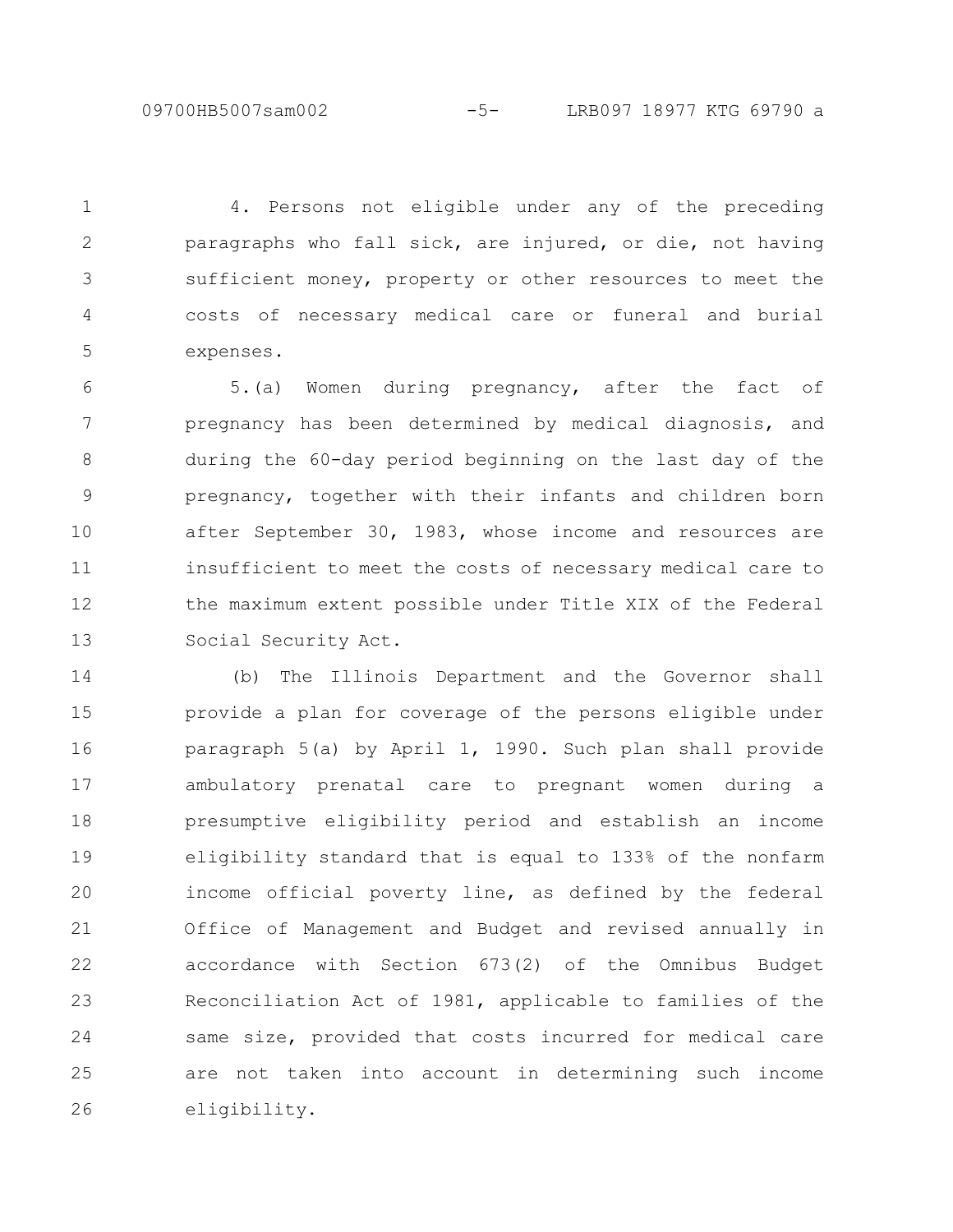09700HB5007sam002 -6- LRB097 18977 KTG 69790 a

(c) The Illinois Department may conduct a demonstration in at least one county that will provide medical assistance to pregnant women, together with their infants and children up to one year of age, where the income eligibility standard is set up to 185% of the nonfarm income official poverty line, as defined by the federal Office of Management and Budget. The Illinois Department shall seek and obtain necessary authorization provided under federal law to implement such a demonstration. Such demonstration may establish resource standards that are not more restrictive than those established under Article IV of this Code. 1 2 3 4 5 6 7 8 9 10 11 12

6. Persons under the age of 18 who fail to qualify as dependent under Article IV and who have insufficient income and resources to meet the costs of necessary medical care to the maximum extent permitted under Title XIX of the Federal Social Security Act. 13 14 15 16 17

7. Persons who are under 21 years of age and would qualify as disabled as defined under the Federal Supplemental Security Income Program, provided medical service for such persons would be eligible for Federal Financial Participation, and provided the Illinois Department determines that: 18 19 20 21 22 23

(a) the person requires a level of care provided by a hospital, skilled nursing facility, or intermediate care facility, as determined by a physician licensed to 24 25 26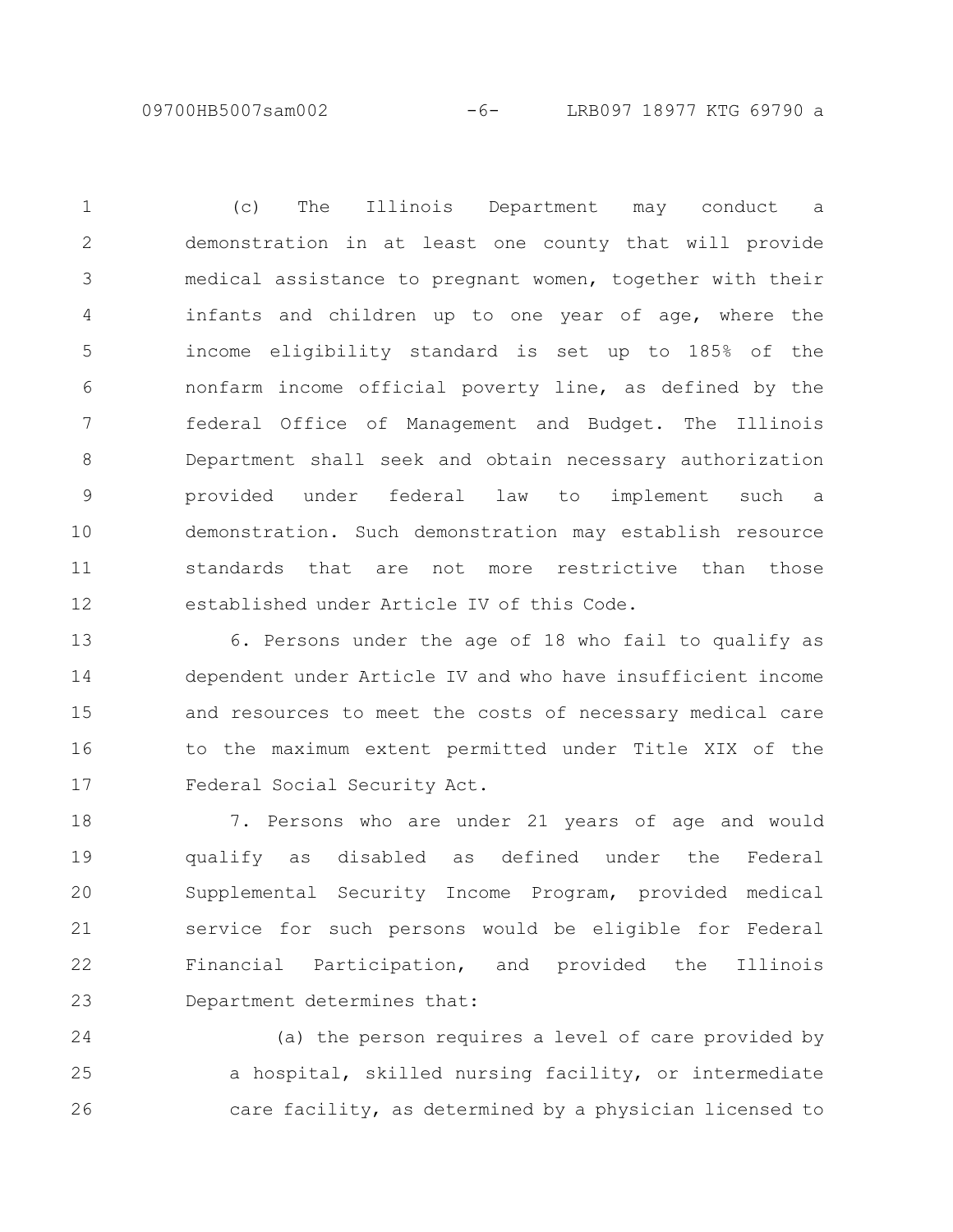1

practice medicine in all its branches;

(b) it is appropriate to provide such care outside of an institution, as determined by a physician licensed to practice medicine in all its branches; 2 3 4

(c) the estimated amount which would be expended for care outside the institution is not greater than the estimated amount which would be expended in an institution. 5 6 7 8

8. Persons who become ineligible for basic maintenance assistance under Article IV of this Code in programs administered by the Illinois Department due to employment earnings and persons in assistance units comprised of adults and children who become ineligible for basic maintenance assistance under Article VI of this Code due to employment earnings. The plan for coverage for this class of persons shall: 9 10 11 12 13 14 15 16

(a) extend the medical assistance coverage for up to 12 months following termination of basic maintenance assistance; and 17 18 19

(b) offer persons who have initially received 6 months of the coverage provided in paragraph (a) above, the option of receiving an additional 6 months of coverage, subject to the following: 20 21 22 23

(i) such coverage shall be pursuant to provisions of the federal Social Security Act; (ii) such coverage shall include all services 24 25 26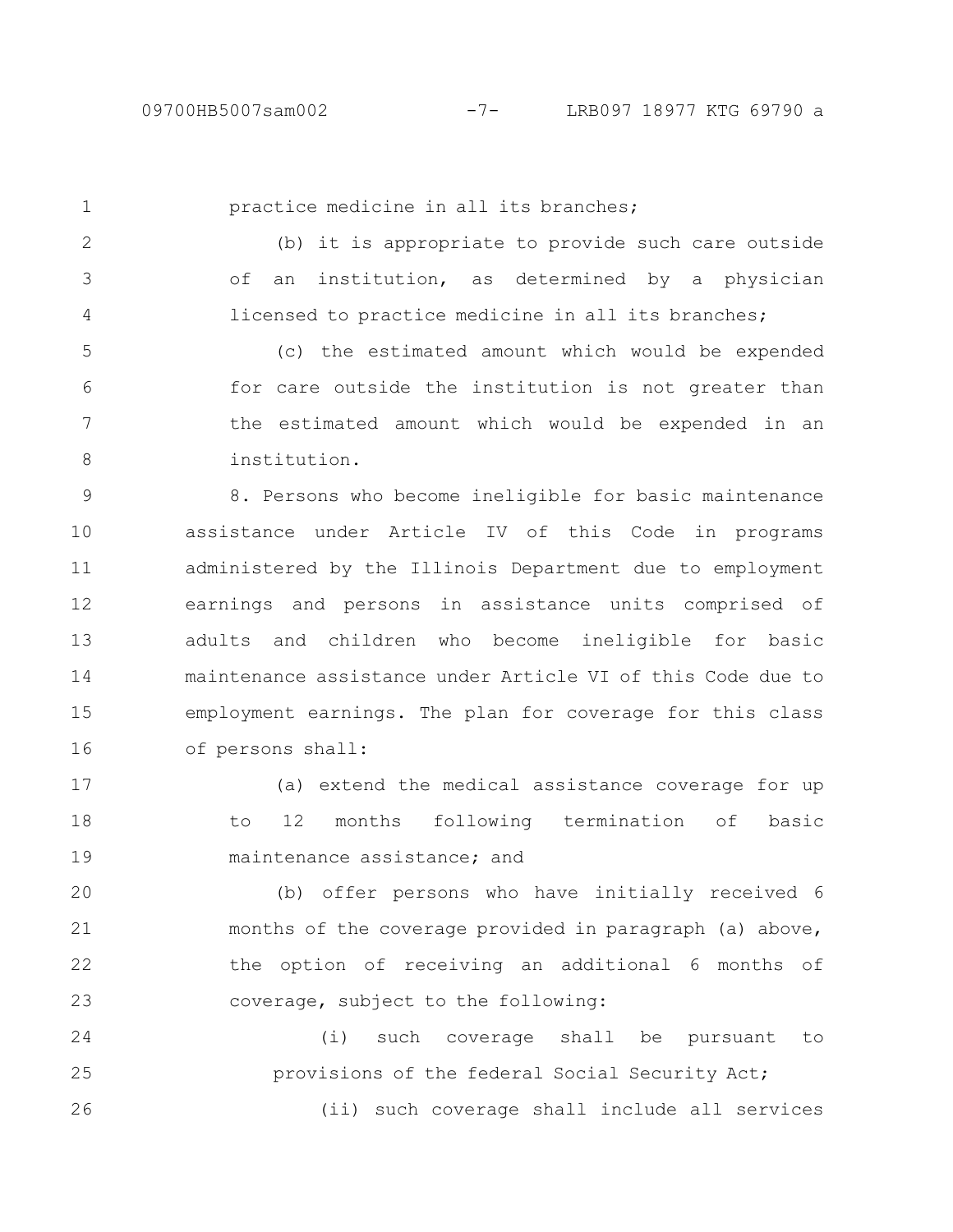covered while the person was eligible for basic maintenance assistance; (iii) no premium shall be charged for such coverage; and (iv) such coverage shall be suspended in the event of a person's failure without good cause to file in a timely fashion reports required for this coverage under the Social Security Act and coverage shall be reinstated upon the filing of such reports if the person remains otherwise eligible. 9. Persons with acquired immunodeficiency syndrome 1 2 3 4 5 6 7 8 9 10 11 12

(AIDS) or with AIDS-related conditions with respect to whom there has been a determination that but for home or community-based services such individuals would require the level of care provided in an inpatient hospital, skilled nursing facility or intermediate care facility the cost of which is reimbursed under this Article. Assistance shall be provided to such persons to the maximum extent permitted under Title XIX of the Federal Social Security Act. 13 14 15 16 17 18 19 20 21

10. Participants in the long-term care insurance partnership program established under the Illinois Long-Term Care Partnership Program Act who meet the qualifications for protection of resources described in Section 15 of that Act. 22 23 24 25 26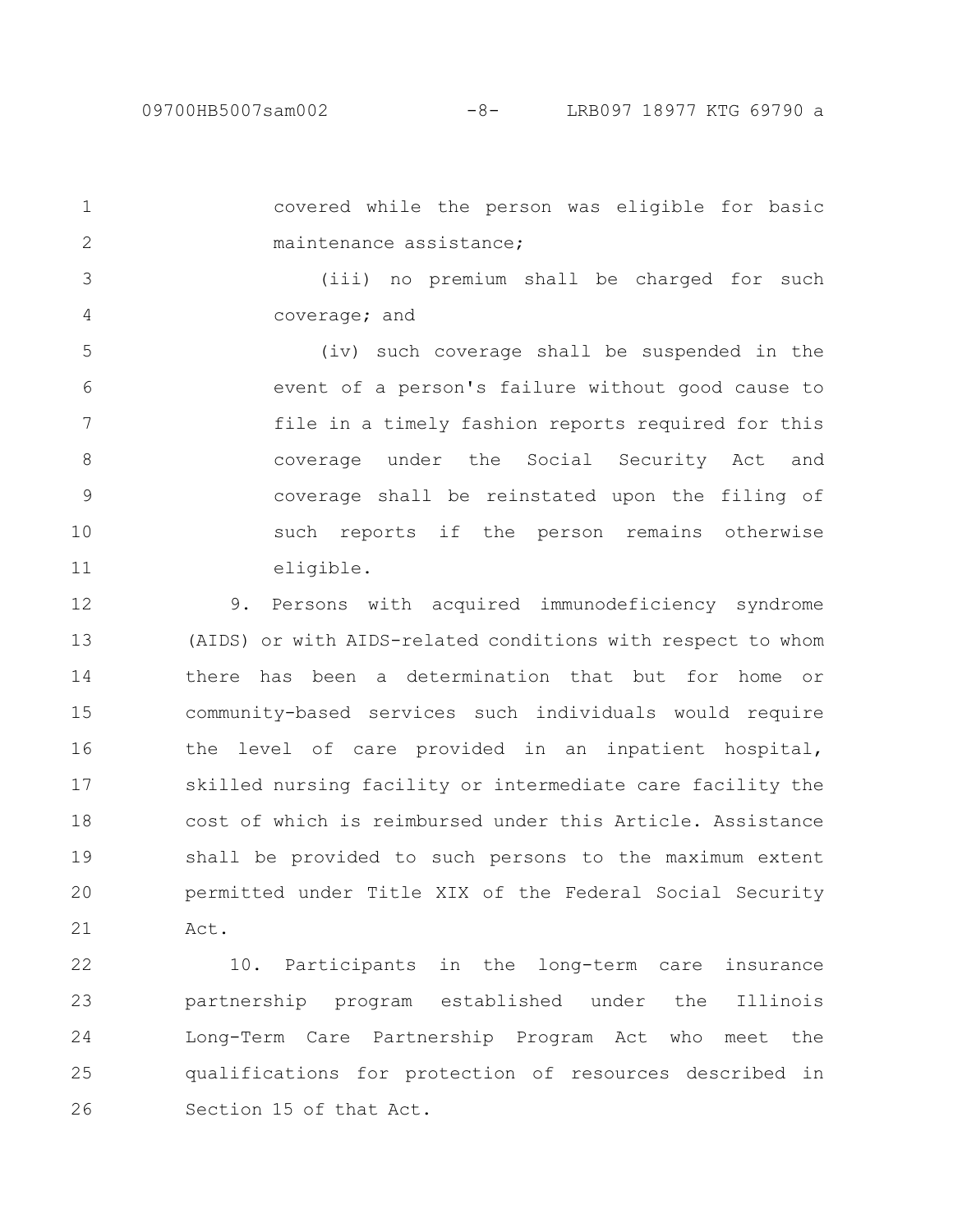09700HB5007sam002 -9- LRB097 18977 KTG 69790 a

11. Persons with disabilities who are employed and eligible for Medicaid, pursuant to Section 1902(a)(10)(A)(ii)(xv) of the Social Security Act, and, subject to federal approval, persons with a medically improved disability who are employed and eligible for Medicaid pursuant to Section  $1902(a)(10)(A)(ii)(xvi)$  of the Social Security Act, as provided by the Illinois Department by rule. In establishing eligibility standards under this paragraph 11, the Department shall, subject to federal approval: (a) set the income eligibility standard at not lower than 350% of the federal poverty level; (b) exempt retirement accounts that the person cannot access without penalty before the age of 59 1/2, and medical savings accounts established pursuant to 26 U.S.C. 220; (c) allow non-exempt assets up to \$25,000 as to those assets accumulated during periods of eligibility under this paragraph 11; and (d) continue to apply subparagraphs (b) and (c) in determining the eligibility of the person under this Article even if the person loses eligibility under this 1 2 3 4 5 6 7 8 9 10 11 12 13 14 15 16 17 18 19 20 21 22

paragraph 11. 23

12. Subject to federal approval, persons who are eligible for medical assistance coverage under applicable provisions of the federal Social Security Act and the 24 25 26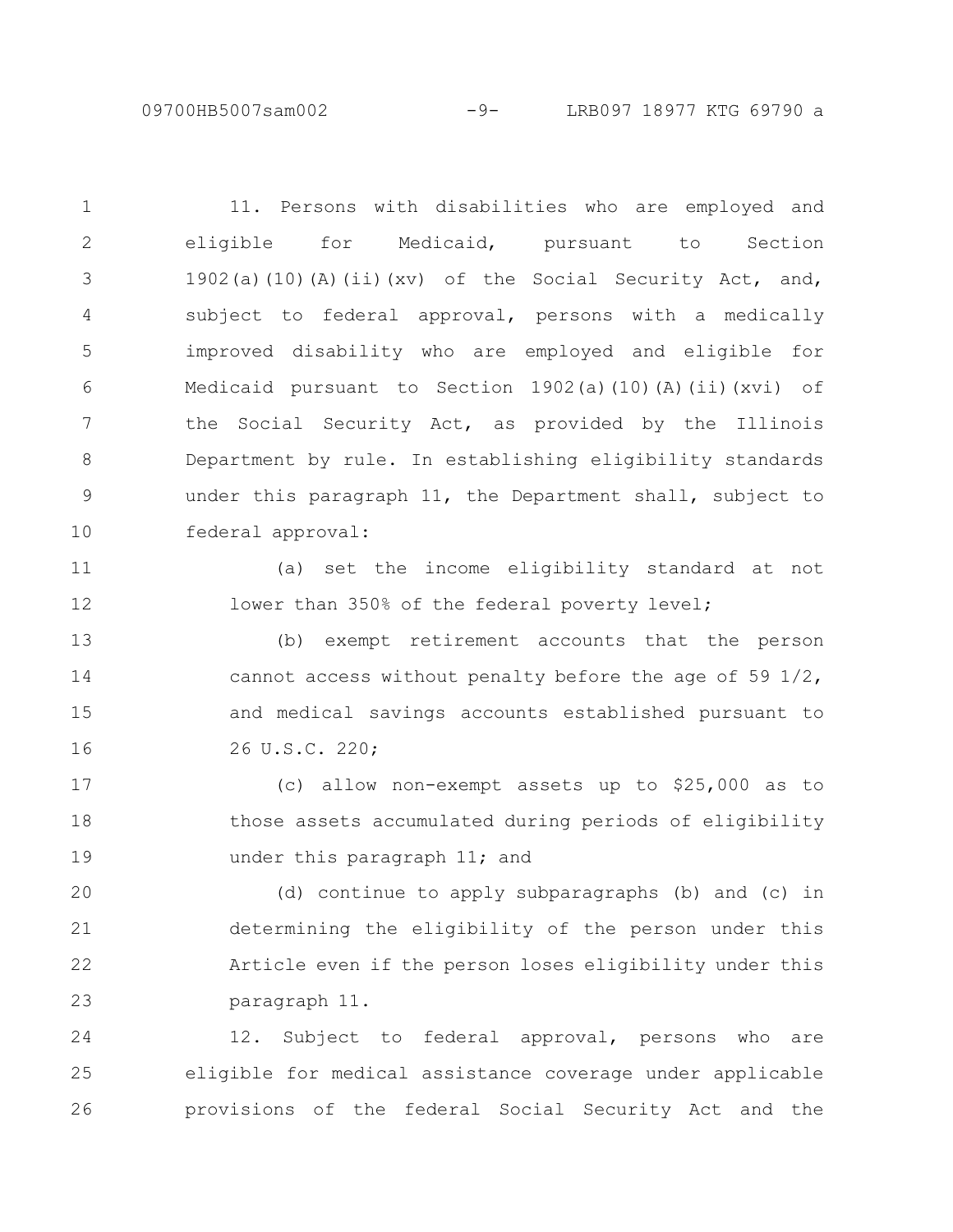09700HB5007sam002 -10- LRB097 18977 KTG 69790 a

federal Breast and Cervical Cancer Prevention and Treatment Act of 2000. Those eligible persons are defined to include, but not be limited to, the following persons:

1

2

3

(1) persons who have been screened for breast or cervical cancer under the U.S. Centers for Disease Control and Prevention Breast and Cervical Cancer Program established under Title XV of the federal Public Health Services Act in accordance with the requirements of Section 1504 of that Act as administered by the Illinois Department of Public Health; and 4 5 6 7 8 9 10 11

(2) persons whose screenings under the above program were funded in whole or in part by funds appropriated to the Illinois Department of Public Health for breast or cervical cancer screening. 12 13 14 15

"Medical assistance" under this paragraph 12 shall be identical to the benefits provided under the State's approved plan under Title XIX of the Social Security Act. The Department must request federal approval of the coverage under this paragraph 12 within 30 days after the effective date of this amendatory Act of the 92nd General Assembly. 16 17 18 19 20 21 22

In addition to the persons who are eligible for medical assistance pursuant to subparagraphs (1) and (2) of this paragraph 12, and to be paid from funds appropriated to the Department for its medical programs, any uninsured person 23 24 25 26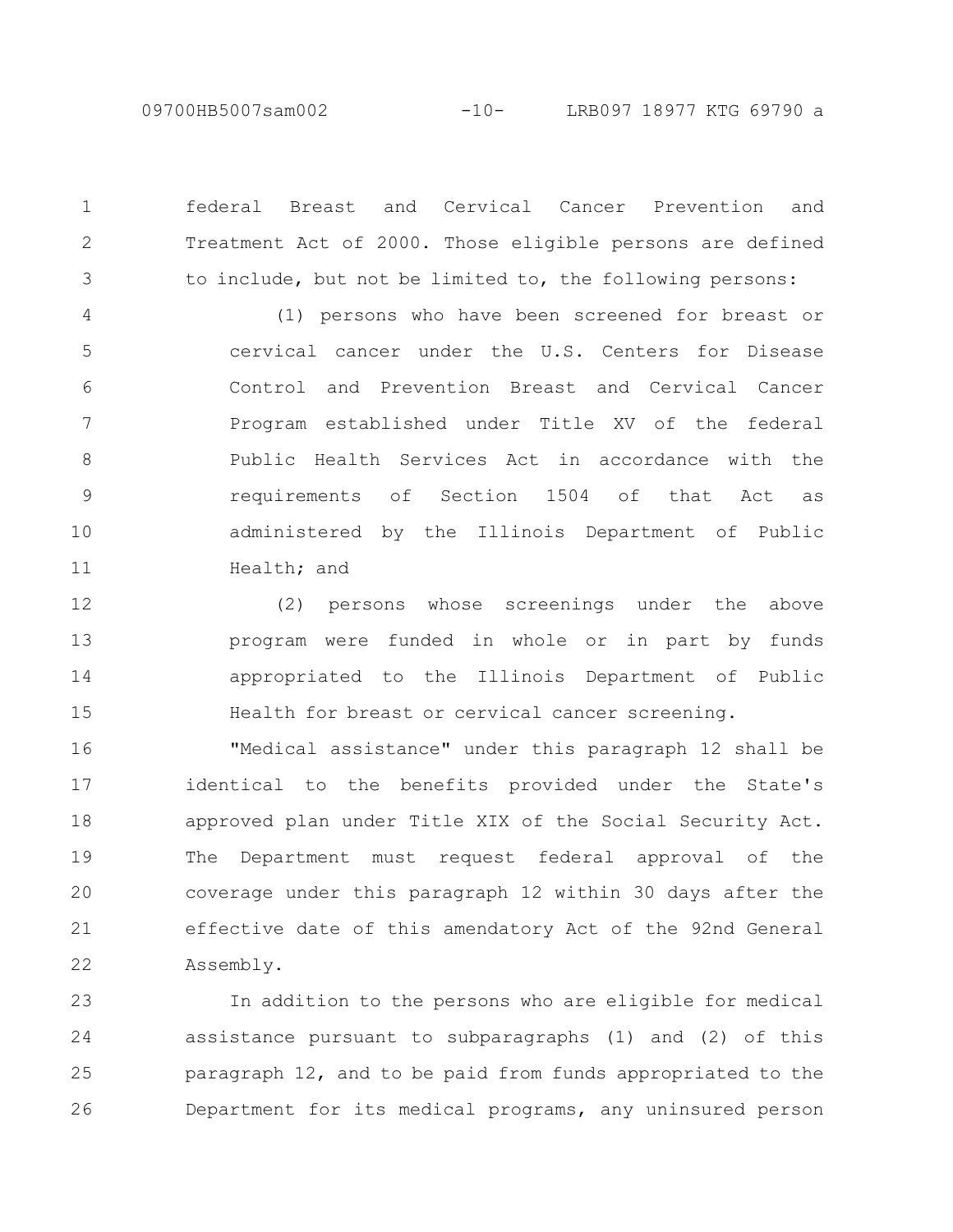09700HB5007sam002 -11- LRB097 18977 KTG 69790 a

as defined by the Department in rules residing in Illinois who is younger than 65 years of age, who has been screened for breast and cervical cancer in accordance with standards and procedures adopted by the Department of Public Health for screening, and who is referred to the Department by the Department of Public Health as being in need of treatment for breast or cervical cancer is eligible for medical assistance benefits that are consistent with the benefits provided to those persons described in subparagraphs (1) and (2). Medical assistance coverage for the persons who are eligible under the preceding sentence is not dependent on federal approval, but federal moneys may be used to pay for services provided under that coverage upon federal approval. 1 2 3 4 5 6 7 8 9 10 11 12 13 14

13. Subject to appropriation and to federal approval, persons living with HIV/AIDS who are not otherwise eligible under this Article and who qualify for services covered under Section 5-5.04 as provided by the Illinois Department by rule. 15 16 17 18 19

14. Subject to the availability of funds for this purpose, the Department may provide coverage under this Article to persons who reside in Illinois who are not eligible under any of the preceding paragraphs and who meet the income guidelines of paragraph 2(a) of this Section and (i) have an application for asylum pending before the federal Department of Homeland Security or on appeal before 20 21 22 23 24 25 26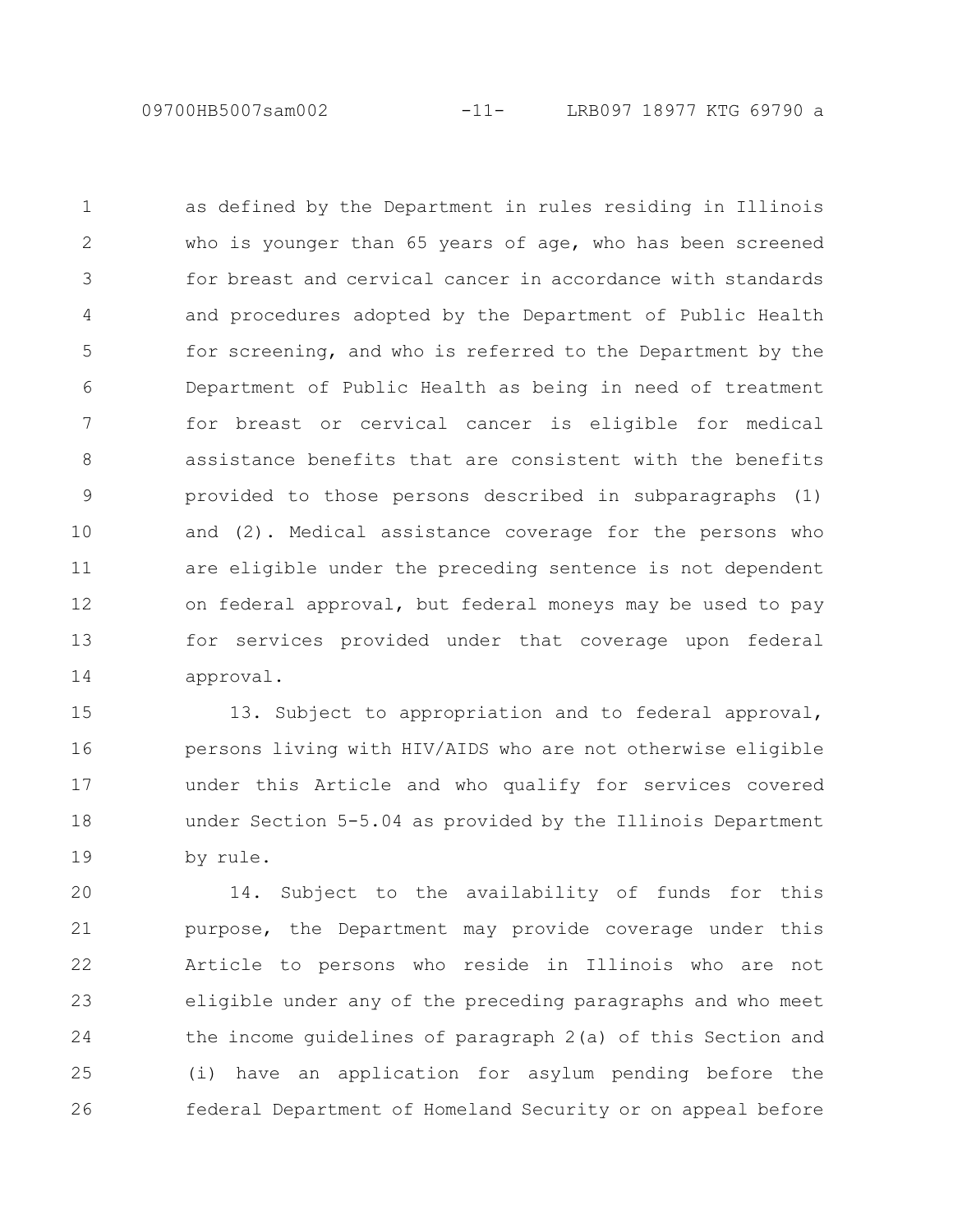09700HB5007sam002 -12- LRB097 18977 KTG 69790 a

a court of competent jurisdiction and are represented either by counsel or by an advocate accredited by the federal Department of Homeland Security and employed by a not-for-profit organization in regard to that application or appeal, or (ii) are receiving services through a federally funded torture treatment center. Medical coverage under this paragraph 14 may be provided for up to 24 continuous months from the initial eligibility date so long as an individual continues to satisfy the criteria of this paragraph 14. If an individual has an appeal pending regarding an application for asylum before the Department of Homeland Security, eligibility under this paragraph 14 may be extended until a final decision is rendered on the appeal. The Department may adopt rules governing the implementation of this paragraph 14. 1 2 3 4 5 6 7 8 9 10 11 12 13 14 15

16

15. Family Care Eligibility.

(a) Through December 31, 2013, a caretaker relative who is 19 years of age or older when countable income is at or below 185% of the Federal Poverty Level Guidelines, as published annually in the Federal Register, for the appropriate family size. Beginning January 1, 2014, a caretaker relative who is 19 years of age or older when countable income is at or below 133% of the Federal Poverty Level Guidelines, as published annually in the Federal Register, for the appropriate family size. A person may not spend down to 17 18 19 20 21 22 23 24 25 26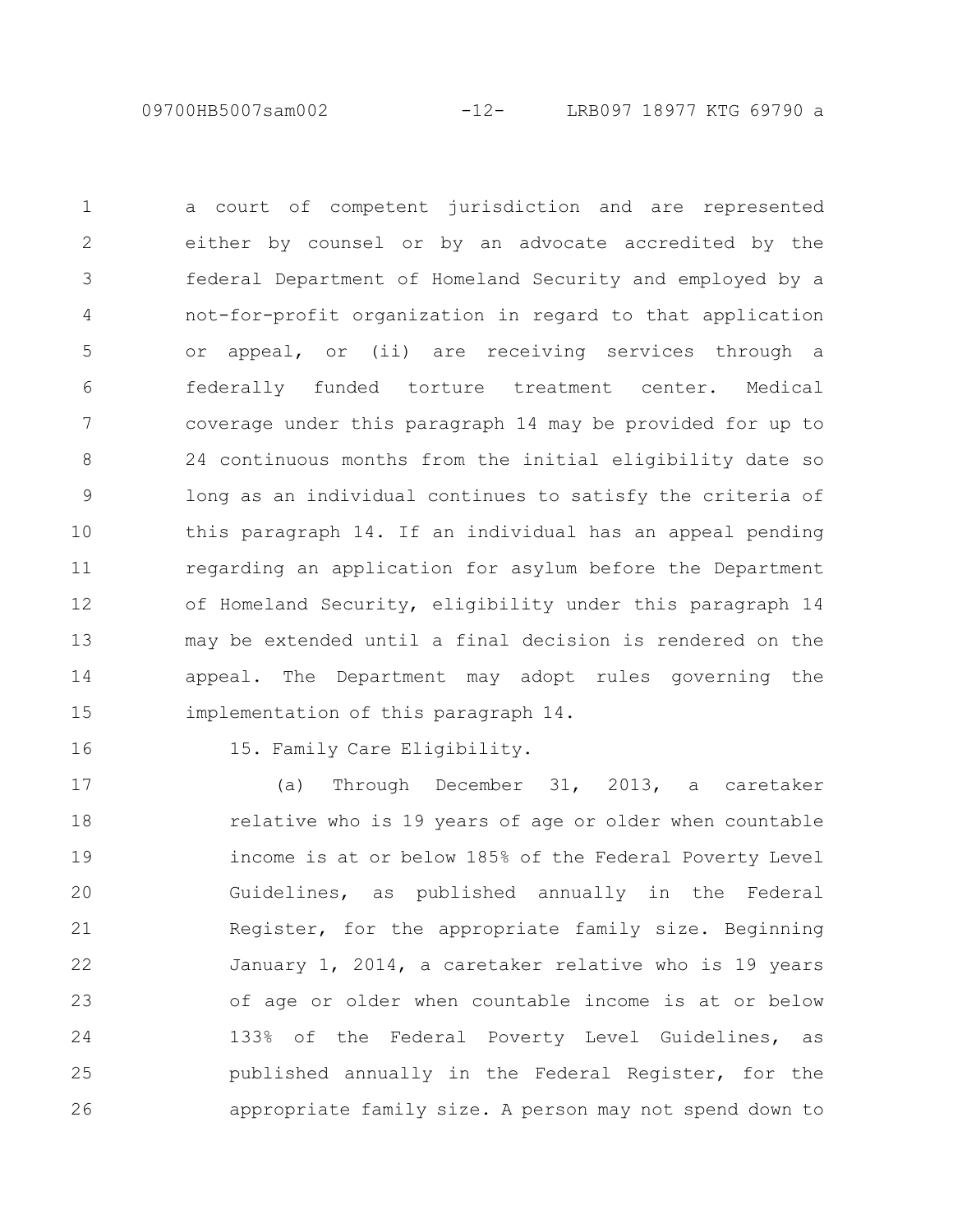become eligible under this paragraph 15. (b) Eligibility shall be reviewed annually. (c) Caretaker relatives enrolled under this paragraph 15 in families with countable income above 150% and at or below 185% of the Federal Poverty Level Guidelines shall be counted as family members and pay premiums as established under the Children's Health Insurance Program Act. (d) Premiums shall be billed by and payable to the Department or its authorized agent, on a monthly basis. (e) The premium due date is the last day of the month preceding the month of coverage. (f) Individuals shall have a grace period through 60 days of coverage to pay the premium. (g) Failure to pay the full monthly premium by the last day of the grace period shall result in termination of coverage. (h) Partial premium payments shall not be refunded. (i) Following termination of an individual's coverage under this paragraph 15, the following action is required before the individual can be re-enrolled: (1) A new application must be completed and the individual must be determined otherwise eligible. (2) There must be full payment of premiums due under this Code, the Children's Health Insurance 1 2 3 4 5 6 7 8 9 10 11 12 13 14 15 16 17 18 19 20 21 22 23 24 25 26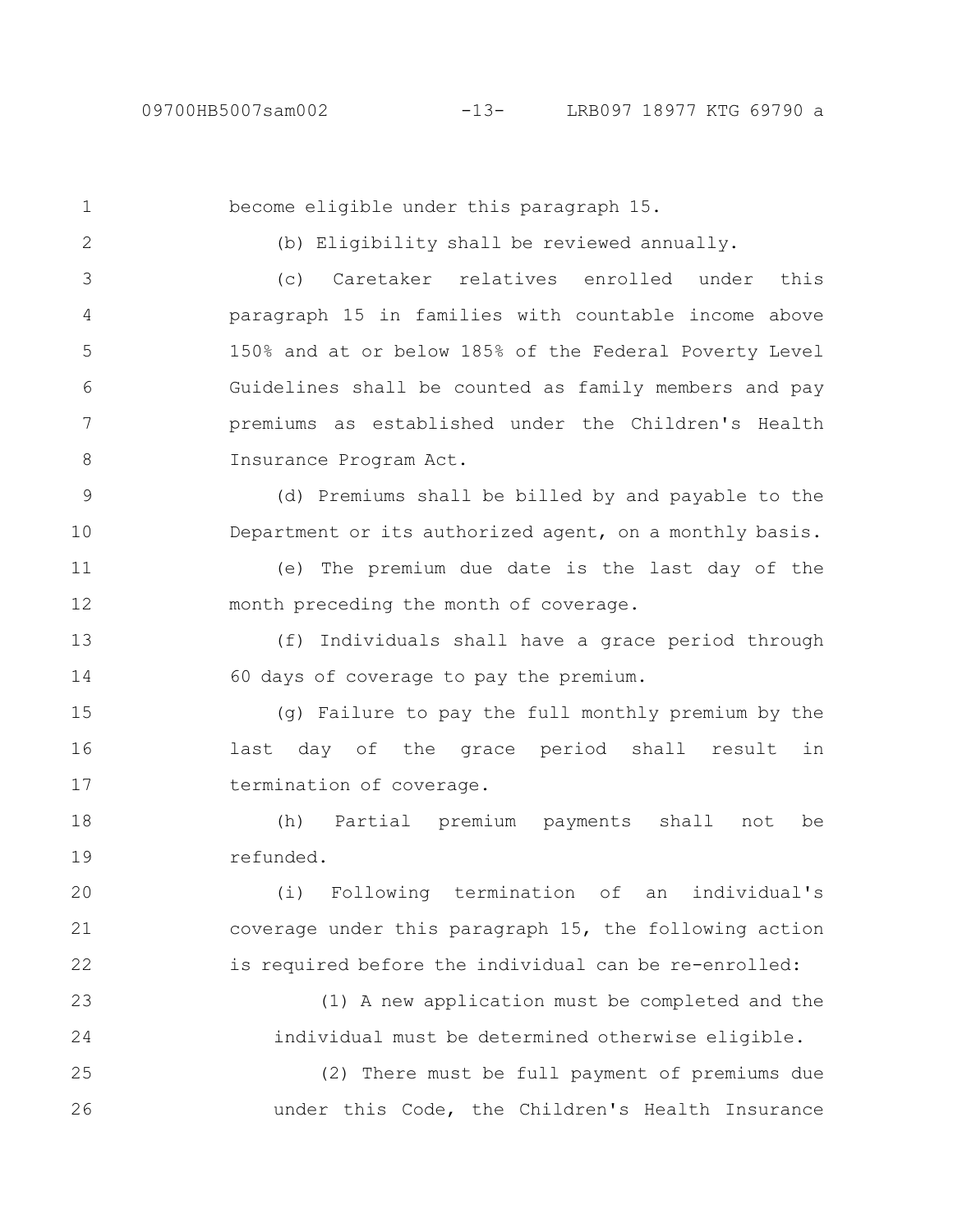Program Act, the Covering ALL KIDS Health Insurance Act, or any other healthcare program administered by the Department for periods in which a premium was owed and not paid for the individual. 1 2 3 4 5

(3) The first month's premium must be paid if there was an unpaid premium on the date the individual's previous coverage was canceled. 6 7 8

The Department is authorized to implement the provisions of this amendatory Act of the 95th General Assembly by adopting the medical assistance rules in effect as of October 1, 2007, at 89 Ill. Admin. Code 125, and at 89 Ill. Admin. Code 120.32 along with only those changes necessary to conform to federal Medicaid requirements, federal laws, and federal regulations, including but not limited to Section 1931 of the Social Security Act (42 U.S.C. Sec. 1396u-1), as interpreted by the U.S. Department of Health and Human Services, and the countable income eligibility standard authorized by this paragraph 15. The Department may not otherwise adopt any rule to implement this increase except as authorized by law, to meet the eligibility standards authorized by the federal government in the Medicaid State Plan or the Title XXI Plan, or to meet an order from the federal government or any court. 9 10 11 12 13 14 15 16 17 18 19 20 21 22 23 24

16. Subject to appropriation, uninsured persons who are not otherwise eligible under this Section who have been 25 26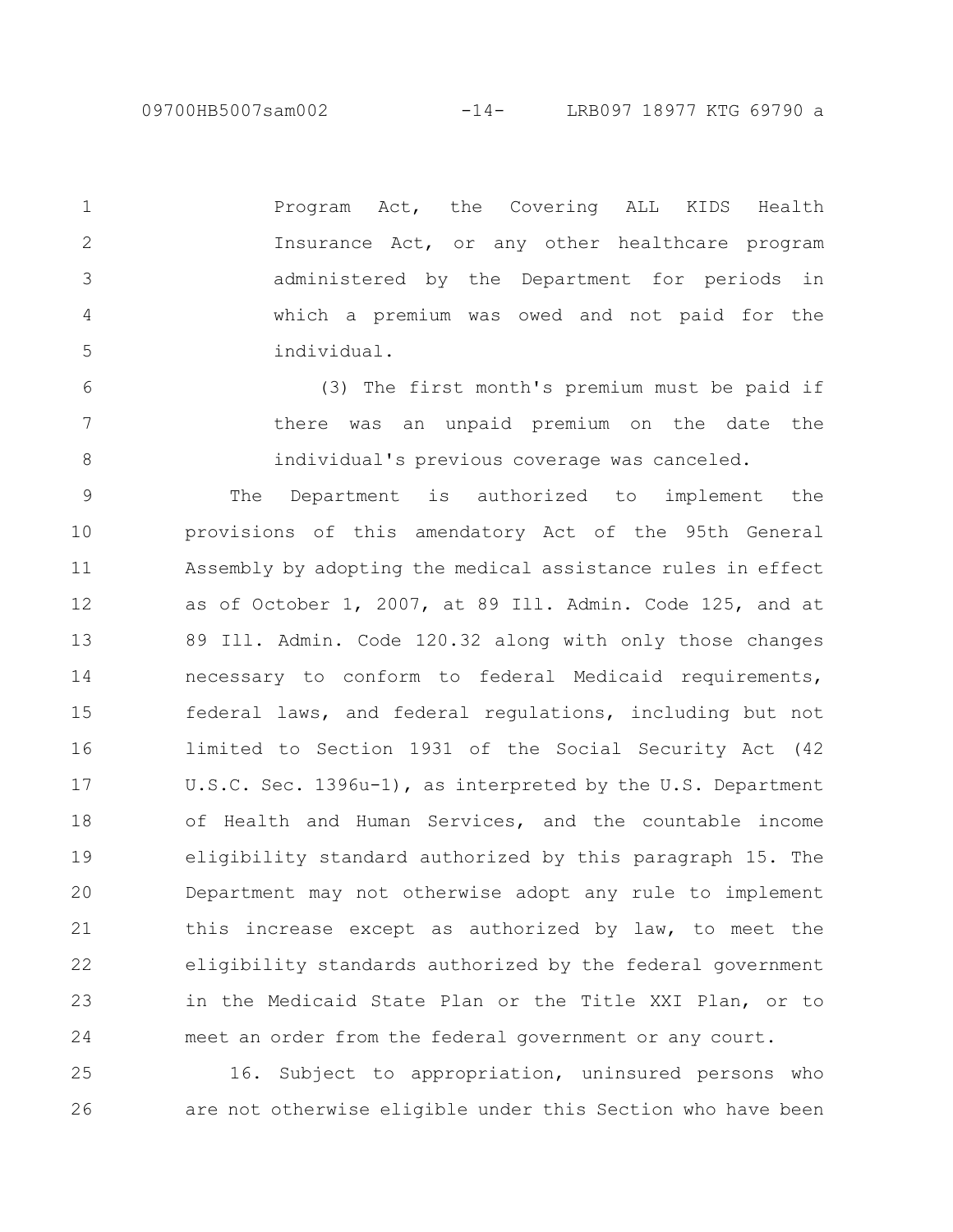09700HB5007sam002 -15- LRB097 18977 KTG 69790 a

certified and referred by the Department of Public Health as having been screened and found to need diagnostic evaluation or treatment, or both diagnostic evaluation and treatment, for prostate or testicular cancer. For the purposes of this paragraph 16, uninsured persons are those who do not have creditable coverage, as defined under the Health Insurance Portability and Accountability Act, or have otherwise exhausted any insurance benefits they may have had, for prostate or testicular cancer diagnostic evaluation or treatment, or both diagnostic evaluation and treatment. To be eligible, a person must furnish a Social Security number. A person's assets are exempt from consideration in determining eligibility under this paragraph 16. Such persons shall be eligible for medical assistance under this paragraph 16 for so long as they need treatment for the cancer. A person shall be considered to need treatment if, in the opinion of the person's treating physician, the person requires therapy directed toward cure or palliation of prostate or testicular cancer, including recurrent metastatic cancer that is a known or presumed complication of prostate or testicular cancer and complications resulting from the treatment modalities themselves. Persons who require only routine monitoring services are not considered to need treatment. "Medical assistance" under this paragraph 16 shall be identical to the benefits provided under the State's approved plan under 1 2 3 4 5 6 7 8 9 10 11 12 13 14 15 16 17 18 19 20 21 22 23 24 25 26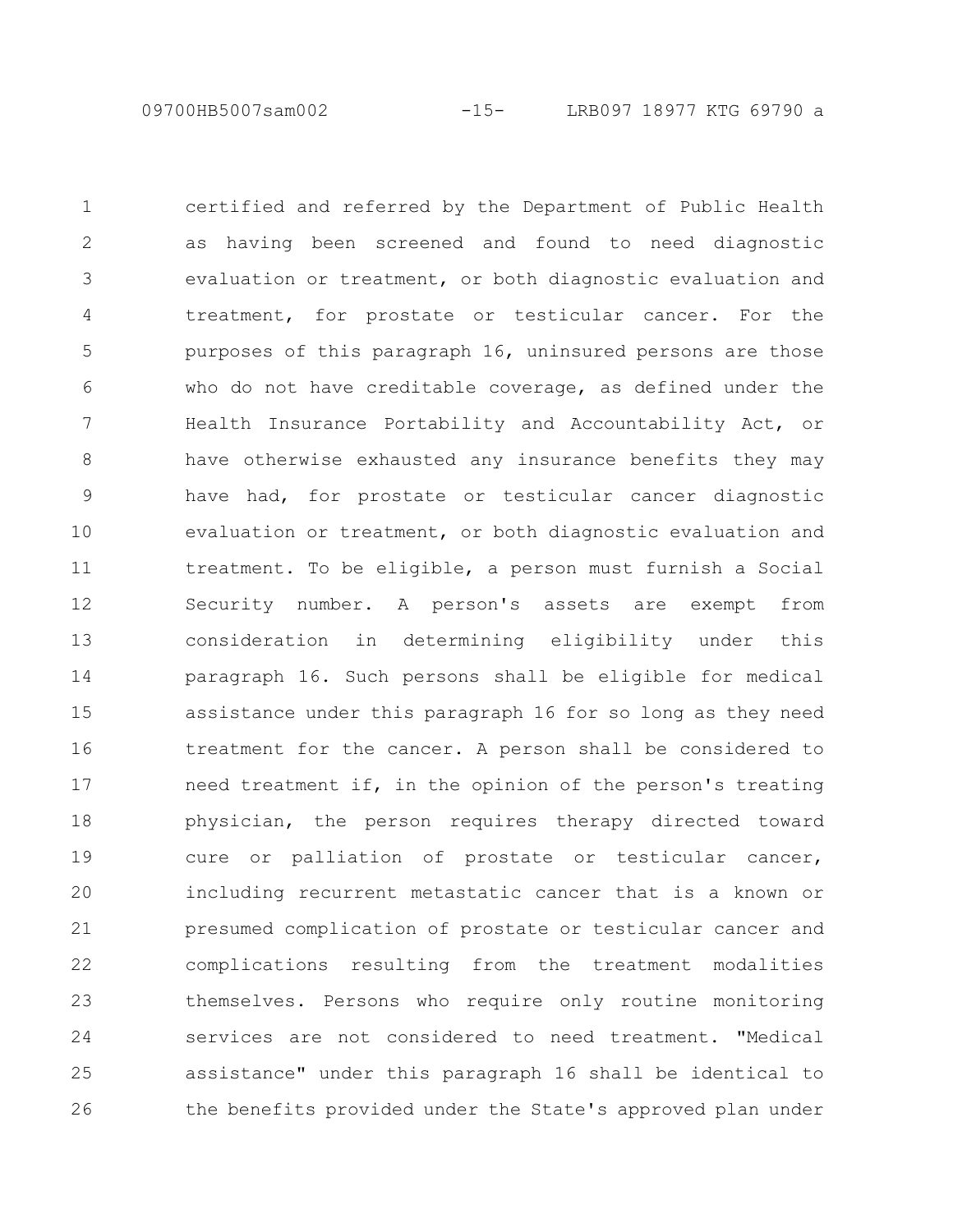Title XIX of the Social Security Act. Notwithstanding any other provision of law, the Department (i) does not have a claim against the estate of a deceased recipient of services under this paragraph 16 and (ii) does not have a lien against any homestead property or other legal or equitable real property interest owned by a recipient of services under this paragraph 16. 1 2 3 4 5 6 7

17. Persons who, pursuant to a waiver approved by the Secretary of the U.S. Department of Health and Human Services, are eligible for medical assistance under Title XIX or XXI of the federal Social Security Act. Notwithstanding any other provision of this Code and consistent with the terms of the approved waiver, the Illinois Department, may by rule: 8 9 10 11 12 13 14

(a) Limit the geographic areas in which the waiver program operates. 15 16

(b) Determine the scope, quantity, duration, and quality, and the rate and method of reimbursement, of the medical services to be provided, which may differ from those for other classes of persons eligible for assistance under this Article. 17 18 19 20 21

(c) Restrict the persons' freedom in choice of providers. 22 23

In implementing the provisions of Public Act 96-20, the Department is authorized to adopt only those rules necessary, including emergency rules. Nothing in Public Act 96-20 permits 24 25 26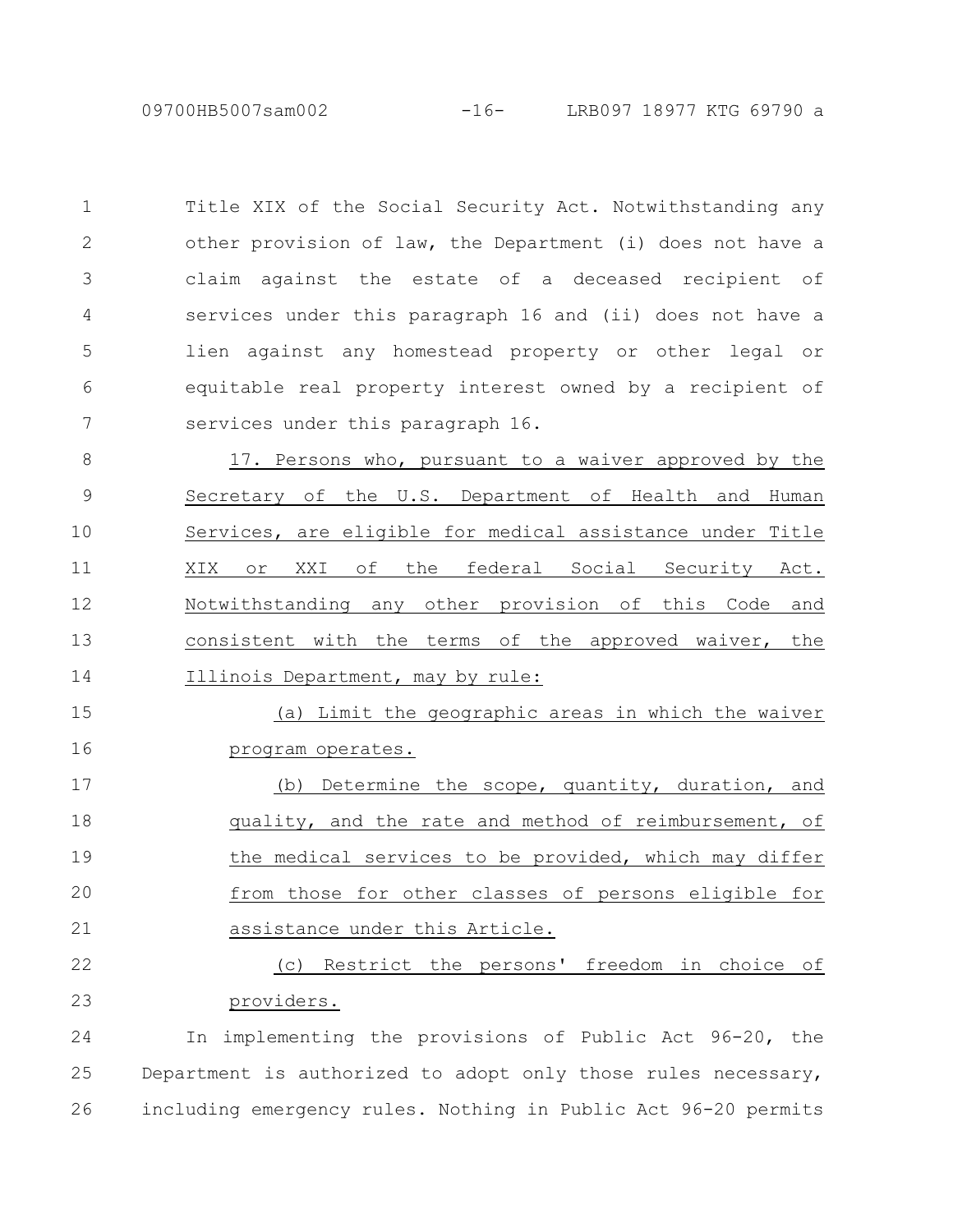09700HB5007sam002 -17- LRB097 18977 KTG 69790 a

the Department to adopt rules or issue a decision that expands eligibility for the FamilyCare Program to a person whose income exceeds 185% of the Federal Poverty Level as determined from time to time by the U.S. Department of Health and Human Services, unless the Department is provided with express statutory authority. 1 2 3 4 5 6

The Illinois Department and the Governor shall provide a plan for coverage of the persons eligible under paragraph 7 as soon as possible after July 1, 1984. 7 8 9

The eligibility of any such person for medical assistance under this Article is not affected by the payment of any grant under the Senior Citizens and Disabled Persons Property Tax Relief and Pharmaceutical Assistance Act or any distributions or items of income described under subparagraph (X) of paragraph (2) of subsection (a) of Section 203 of the Illinois Income Tax Act. The Department shall by rule establish the amounts of assets to be disregarded in determining eligibility for medical assistance, which shall at a minimum equal the amounts to be disregarded under the Federal Supplemental Security Income Program. The amount of assets of a single person to be disregarded shall not be less than \$2,000, and the amount of assets of a married couple to be disregarded shall not be less than \$3,000. 10 11 12 13 14 15 16 17 18 19 20 21 22 23

To the extent permitted under federal law, any person found guilty of a second violation of Article VIIIA shall be ineligible for medical assistance under this Article, as 24 25 26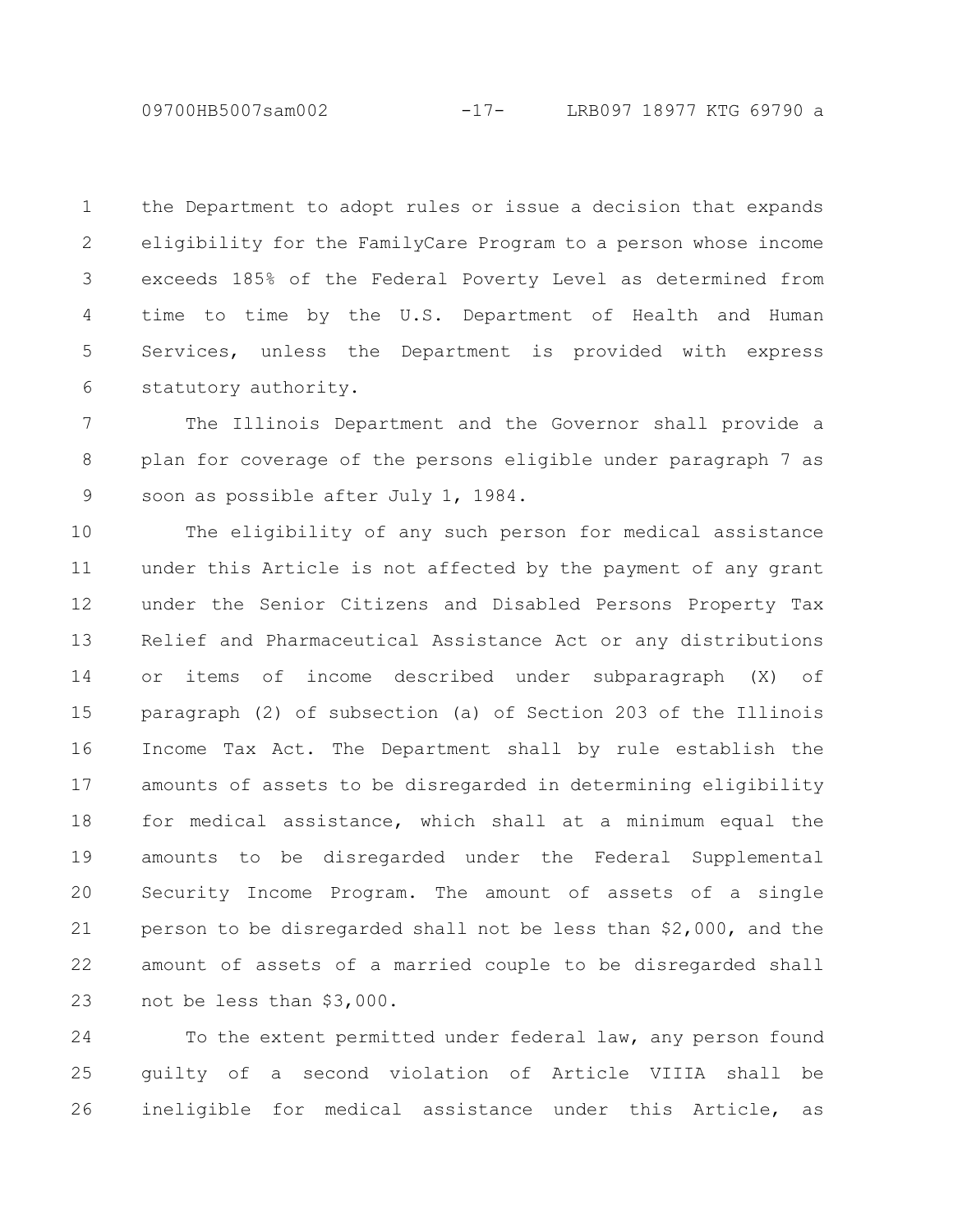```
provided in Section 8A-8.
1
```
The eligibility of any person for medical assistance under this Article shall not be affected by the receipt by the person of donations or benefits from fundraisers held for the person in cases of serious illness, as long as neither the person nor members of the person's family have actual control over the donations or benefits or the disbursement of the donations or benefits. 2 3 4 5 6 7 8

Notwithstanding any other provision of this Code, if the United States Supreme Court holds Title II, Subtitle A, Section 2001(a) of Public Law 111-148 to be unconstitutional, or if a holding of Public Law 111-148 makes Medicaid eligibility allowed under Section 2001(a) inoperable, the State or a unit of local government shall be prohibited from enrolling individuals in the Medical Assistance Program as the result of federal approval of a State Medicaid waiver on or after the effective date of this amendatory Act of the 97th General Assembly, and any individuals enrolled in the Medical Assistance Program pursuant to eligibility permitted as a result of such a State Medicaid waiver shall become immediately ineligible. 9 10 11 12 13 14 15 16 17 18 19 20 21

Notwithstanding any other provision of this Code, if an Act of Congress that becomes a Public Law eliminates Section 2001(a) of Public Law 111-148, the State or a unit of local government shall be prohibited from enrolling individuals in the Medical Assistance Program as the result of federal 22 23 24 25 26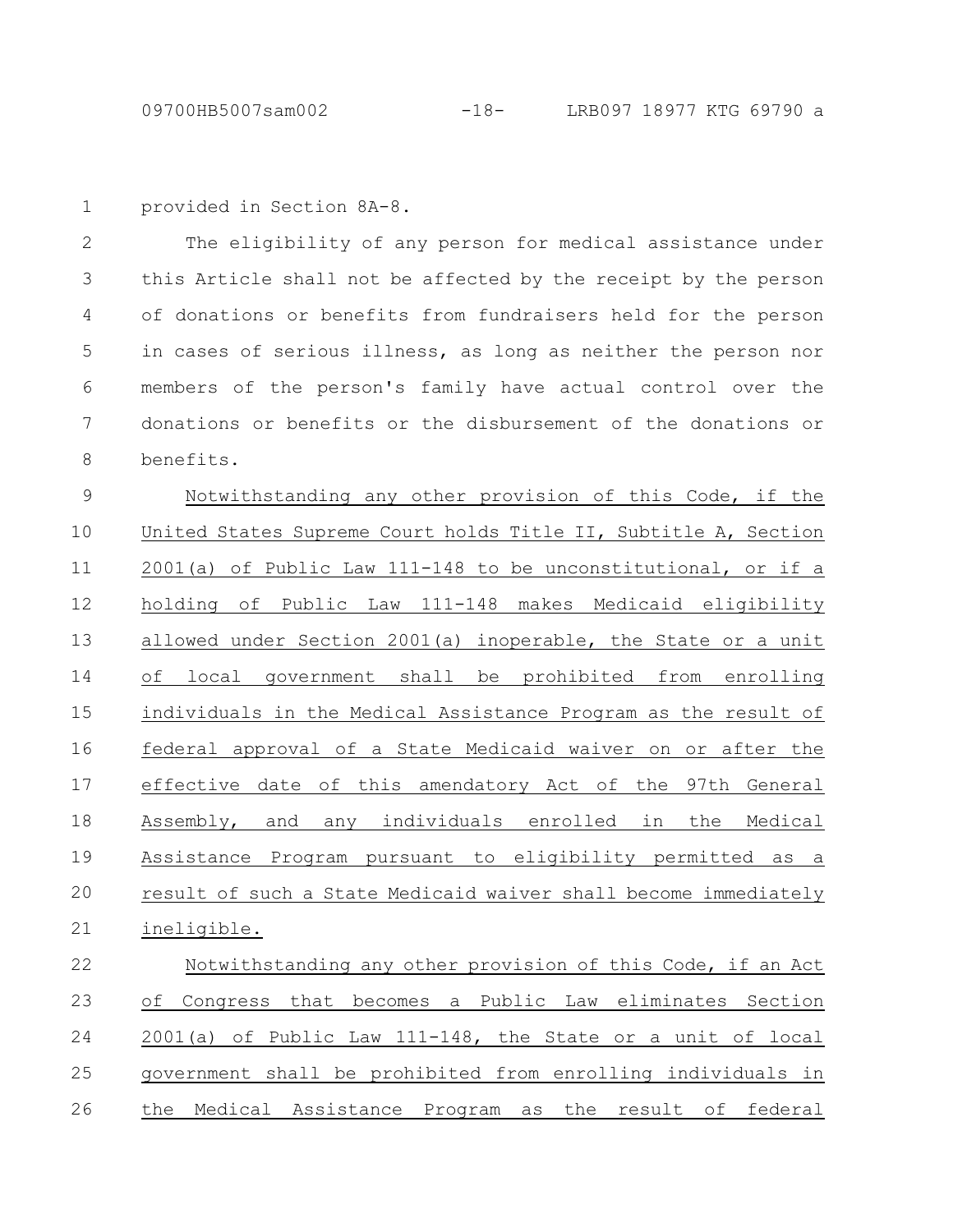09700HB5007sam002 -19- LRB097 18977 KTG 69790 a

approval of a State Medicaid waiver on or after the effective date of this amendatory Act of the 97th General Assembly, and any individuals enrolled in the Medical Assistance Program pursuant to eligibility permitted as a result of such a State Medicaid waiver shall become immediately ineligible. (Source: P.A. 96-20, eff. 6-30-09; 96-181, eff. 8-10-09; 96-328, eff. 8-11-09; 96-567, eff. 1-1-10; 96-1000, eff. 7-2-10; 96-1123, eff. 1-1-11; 96-1270, eff. 7-26-10; 97-48, eff. 6-28-11; 97-74, eff. 6-30-11; 97-333, eff. 8-12-11; revised 10-4-11.) 1 2 3 4 5 6 7 8 9 10

(305 ILCS 5/5-2.03) 11

Sec. 5-2.03. Presumptive eligibility. Beginning on the effective date of this amendatory Act of the 96th General Assembly and except where federal law requires presumptive eligibility, no adult may be presumed eligible for medical assistance under this Code and the Department may not cover any service rendered to an adult unless the adult has completed an application for benefits, all required verifications have been received, and the Department or its designee has found the adult eligible for the date on which that service was provided. Nothing in this Section shall apply to pregnant women or to persons enrolled under the medical assistance program due to expansions approved by the federal government that are financed entirely by units of local government and federal matching funds. 12 13 14 15 16 17 18 19 20 21 22 23 24 25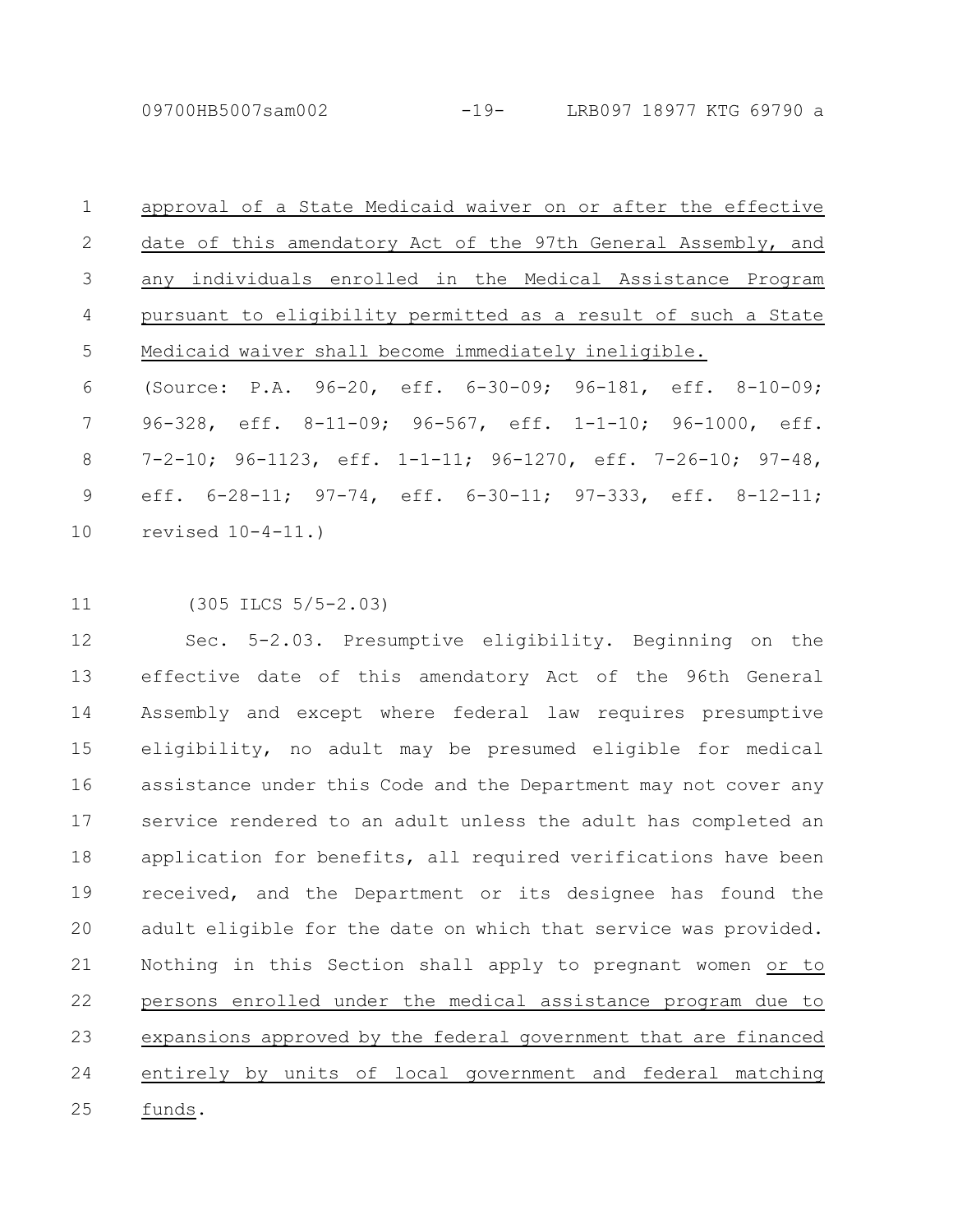(Source: P.A. 96-1501, eff. 1-25-11.) 1

(305 ILCS 5/15-1) (from Ch. 23, par. 15-1) 2

Sec. 15-1. Definitions. As used in this Article, unless the context requires otherwise: 3 4

(a) (Blank). "Base amount" means by a fraction, the numerator of which is the numbe represented by the payments in question which is 365. 5 6 7 8

(a-5) "County provider" means a health care provider that is, or is operated by, a county with a population greater than 3,000,000. 9 10 11

(b) "Fund" means the County Provider Trust Fund.

(c) "Hospital" or "County hospital" means a hospital, as defined in Section 14-1 of this Code, which is a county hospital located in a county of over 3,000,000 population. (Source: P.A. 87-13; 88-85; 88-554, eff. 7-26-94.) 13 14 15 16

(305 ILCS 5/15-2) (from Ch. 23, par. 15-2) 17

Sec. 15-2. County Provider Trust Fund. 18

(a) There is created in the State Treasury the County Provider Trust Fund. Interest earned by the Fund shall be credited to the Fund. The Fund shall not be used to replace any funds appropriated to the Medicaid program by the General Assembly. 19 20 21 22 23

24

12

(b) The Fund is created solely for the purposes of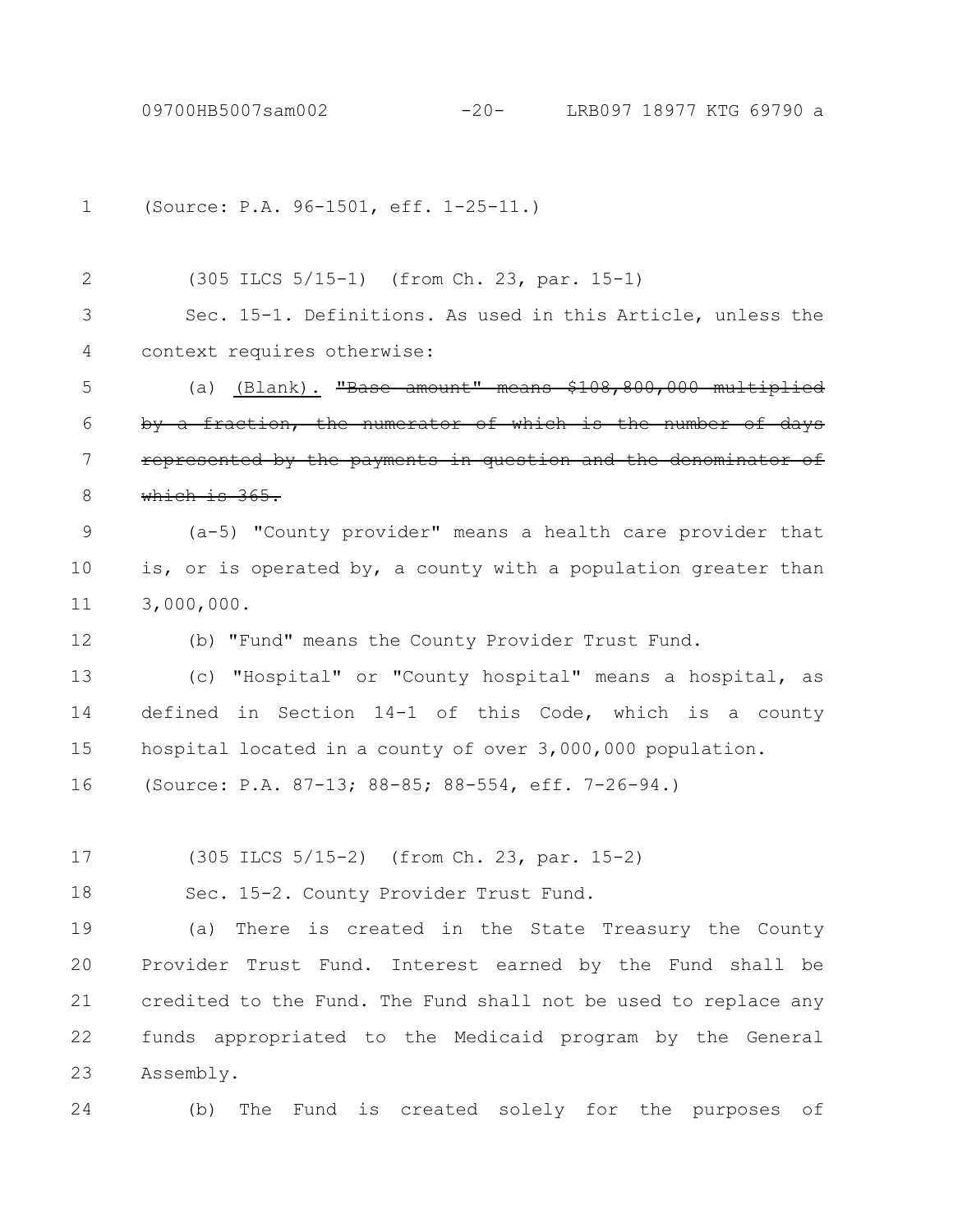receiving, investing, and distributing monies in accordance with this Article XV. The Fund shall consist of: 1 2

3

4

(1) All monies collected or received by the Illinois Department under Section 15-3 of this Code;

(2) All federal financial participation monies received by the Illinois Department pursuant to Title XIX of the Social Security Act, 42 U.S.C. 1396b, attributable to eligible expenditures made by the Illinois Department pursuant to Section 15-5 of this Code; 5 6 7 8 9

(3) All federal moneys received by the Illinois Department pursuant to Title XXI of the Social Security Act attributable to eligible expenditures made by the Illinois Department pursuant to Section 15-5 of this Code; and 10 11 12 13

(4) All other monies received by the Fund from any source, including interest thereon. 14 15

(c) Disbursements from the Fund shall be by warrants drawn by the State Comptroller upon receipt of vouchers duly executed and certified by the Illinois Department and shall be made only: 16 17 18 19

(1) For hospital inpatient care, hospital outpatient care, care provided by other outpatient facilities operated by a county, and disproportionate share hospital adjustment payments made under Title XIX of the Social Security Act and Article V of this Code as required by Section 15-5 of this Code; 20 21 22 23 24 25

26

(1.5) For services provided or purchased by county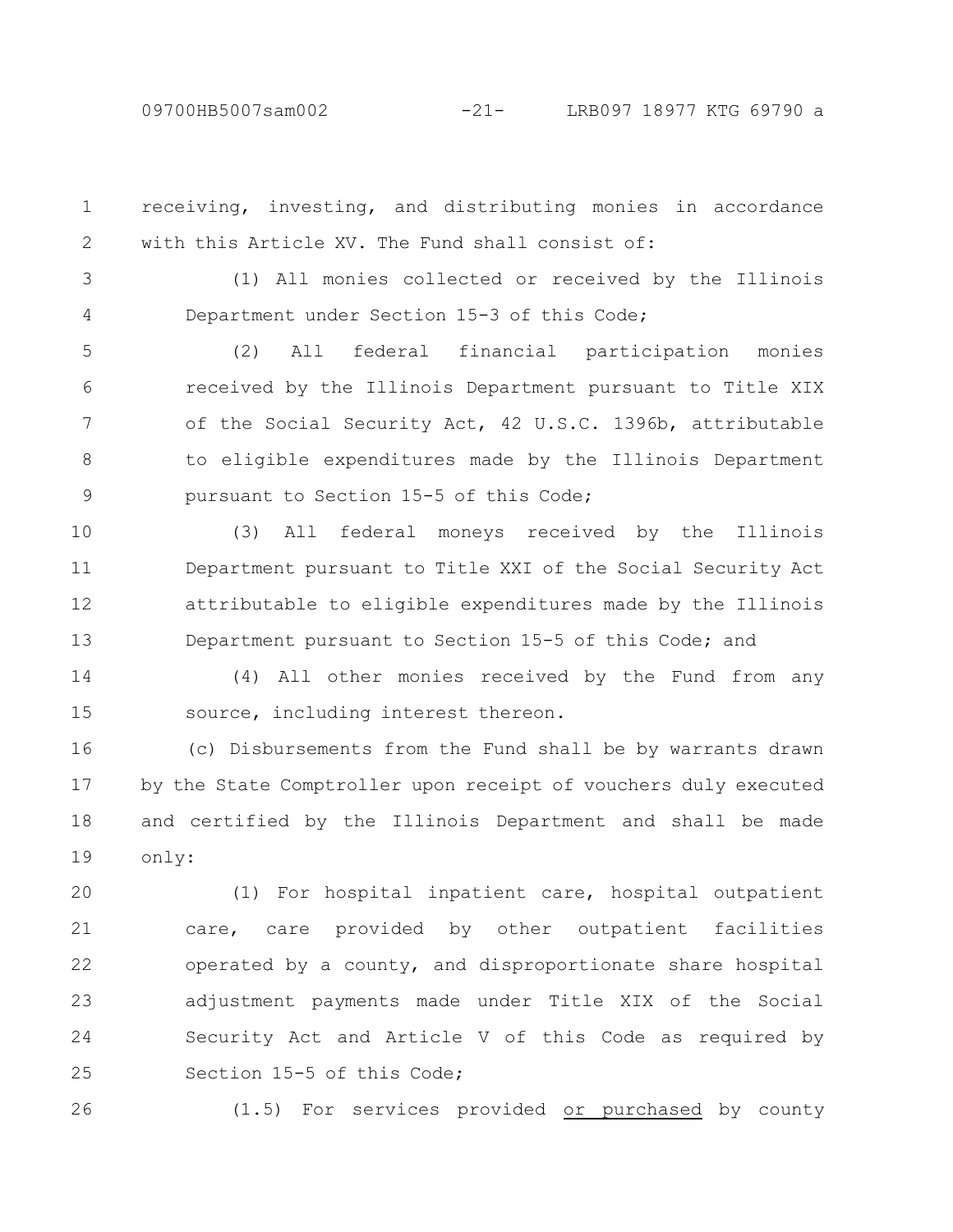providers pursuant to Section 5-11 of this Code; (2) For the reimbursement of administrative expenses incurred by county providers on behalf of the Illinois Department as permitted by Section 15-4 of this Code; (3) For the reimbursement of monies received by the Fund through error or mistake; (4) For the payment of administrative expenses necessarily incurred by the Illinois Department or its agent in performing the activities required by this Article XV; (5) For the payment of any amounts that are reimbursable to the federal government, attributable solely to the Fund, and required to be paid by State warrant; and (6) For hospital inpatient care, hospital outpatient care, care provided by other outpatient facilities operated by a county, and disproportionate share hospital 1 2 3 4 5 6 7 8 9 10 11 12 13 14 15 16 17

adjustment payments made under Title XXI of the Social Security Act, pursuant to Section 15-5 of this Code. 18 19

(7) For medical care and related services provided pursuant to a contract with a county. 20 21

(Source: P.A. 95-859, eff. 8-19-08.) 22

(305 ILCS 5/15-5) (from Ch. 23, par. 15-5) 23

Sec. 15-5. Disbursements from the Fund. 24

(a) The monies in the Fund shall be disbursed only as 25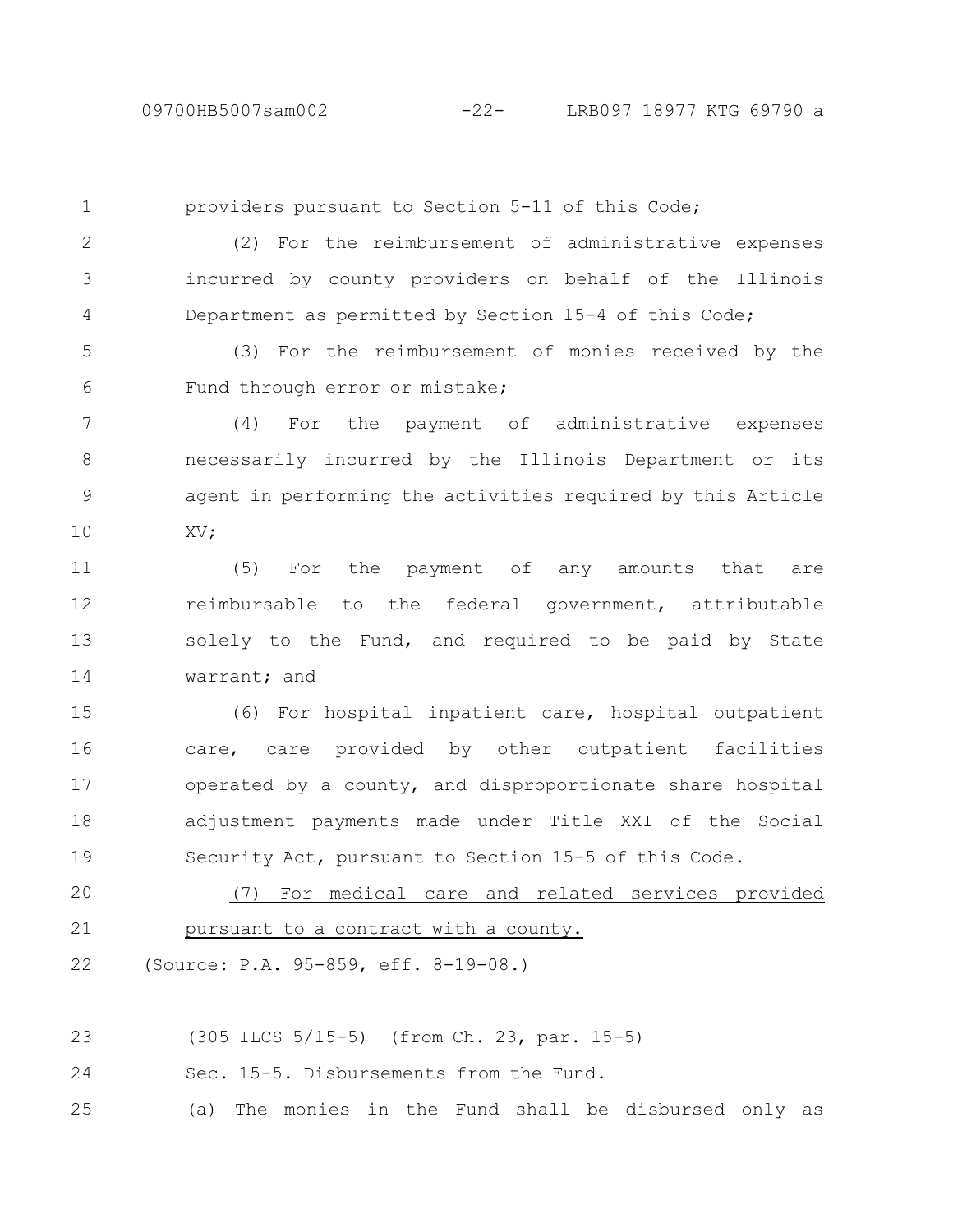09700HB5007sam002 -23- LRB097 18977 KTG 69790 a

provided in Section 15-2 of this Code and as follows: (1) To the extent that such costs are reimbursable under federal law, to pay the county hospitals' inpatient reimbursement rates based on actual costs incurred, trended forward annually by an inflation index. (2) To the extent that such costs are reimbursable under federal law, to pay county hospitals and county operated outpatient facilities for outpatient services based on a federally approved methodology to cover the maximum allowable costs. (3) To pay the county hospitals disproportionate share hospital adjustment payments as may be specified in the Illinois Title XIX State plan. (3.5) To pay county providers for services provided or purchased pursuant to Section 5-11 of this Code. 1 2 3 4 5 6 7 8 9 10 11 12 13 14 15

(4) To reimburse the county providers for expenses contractually assumed pursuant to Section 15-4 of this Code. 16 17 18

(5) To pay the Illinois Department its necessary administrative expenses relative to the Fund and other amounts agreed to, if any, by the county providers in the agreement provided for in subsection (c). 19 20 21 22

(6) To pay the county providers any other amount due according to a federally approved State plan, including but not limited to payments made under the provisions of Section 701(d)(3)(B) of the federal Medicare, Medicaid, 23 24 25 26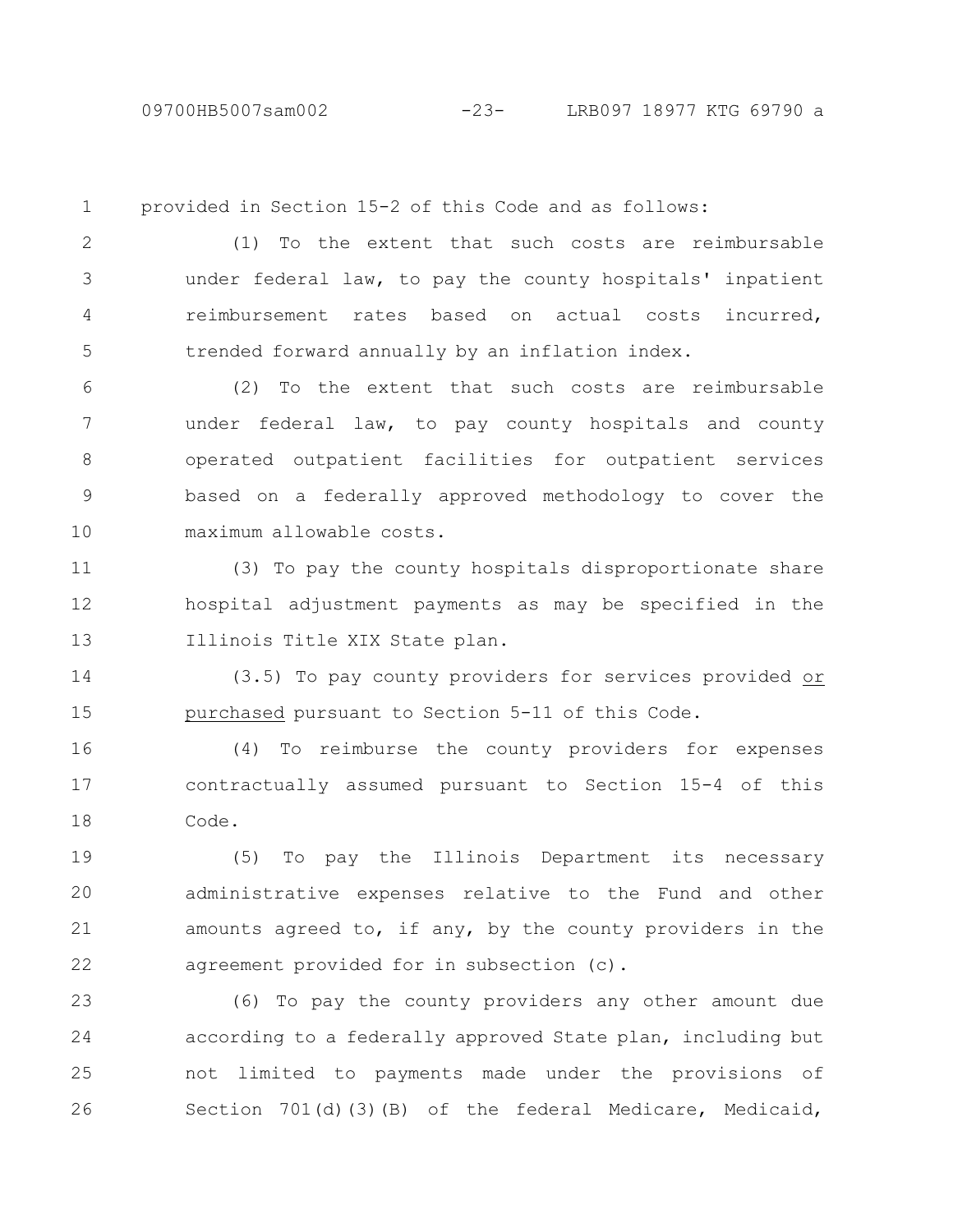and SCHIP Benefits Improvement and Protection Act of 2000. Intergovernmental transfers supporting payments under this paragraph (6) shall not be subject to the computation described in subsection (a) of Section 15-3 of this Code, but shall be computed as the difference between the total of such payments made by the Illinois Department to county providers less any amount of federal financial participation due the Illinois Department under Titles XIX and XXI of the Social Security Act as a result of such payments to county providers. 1 2 3 4 5 6 7 8 9 10

(b) The Illinois Department shall promptly seek all appropriate amendments to the Illinois Title XIX State Plan to maximize reimbursement, including disproportionate share hospital adjustment payments, to the county providers. 11 12 13 14

(c) (Blank). 15

(d) The payments provided for herein are intended to cover services rendered on and after July 1, 1991, and any agreement executed between a qualifying county and the Illinois Department pursuant to this Section may relate back to that date, provided the Illinois Department obtains federal approval. Any changes in payment rates resulting from the provisions of Article 3 of this amendatory Act of 1992 are intended to apply to services rendered on or after October 1, 1992, and any agreement executed between a qualifying county and the Illinois Department pursuant to this Section may be effective as of that date. 16 17 18 19 20 21 22 23 24 25 26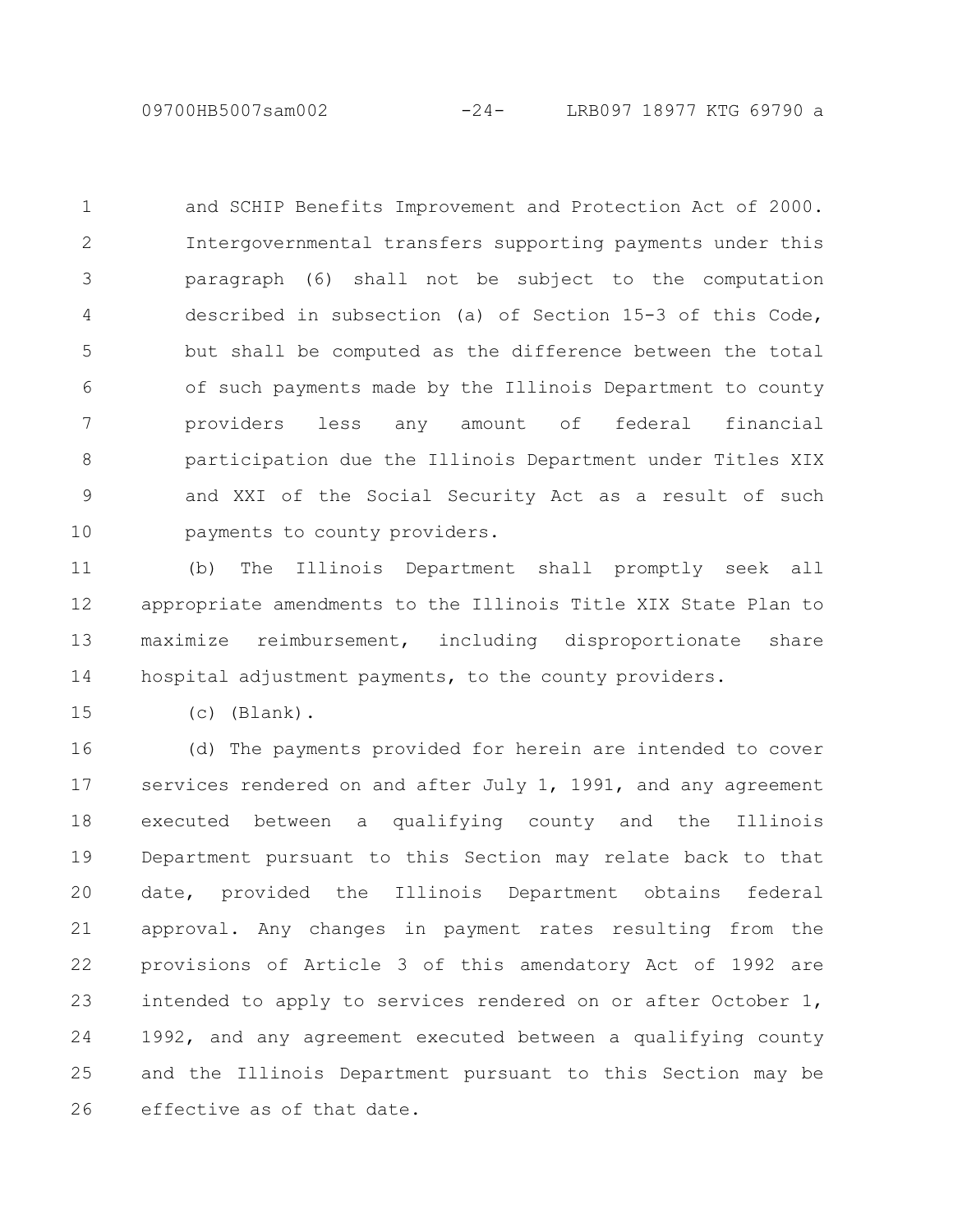09700HB5007sam002 -25- LRB097 18977 KTG 69790 a

(e) If one or more hospitals file suit in any court challenging any part of this Article XV, payments to hospitals from the Fund under this Article XV shall be made only to the extent that sufficient monies are available in the Fund and only to the extent that any monies in the Fund are not prohibited from disbursement and may be disbursed under any order of the court. 1 2 3 4 5 6 7

(f) All payments under this Section are contingent upon federal approval of changes to the Title XIX State plan, if that approval is required. 8 9 10

(Source: P.A. 95-859, eff. 8-19-08.) 11

(305 ILCS 5/15-11) 12

Sec. 15-11. Uses of State funds. 13

(a) At any point, if State revenues referenced in subsection (b) or (c) of Section 15-10 or additional State grants are disbursed to the Cook County Health and Hospitals System, all funds may be used only for the following: 14 15 16 17

(1) medical services provided at hospitals or clinics owned and operated by the Cook County Health and Hospitals System Bureau of Health Services; or 18 19 20

(2) information technology to enhance billing capabilities for medical claiming and reimbursement; or  $\div$ 21 22

(3) services purchased by county providers pursuant to Section 5-11 of this Code. 23 24

(b) State funds may not be used for the following: 25